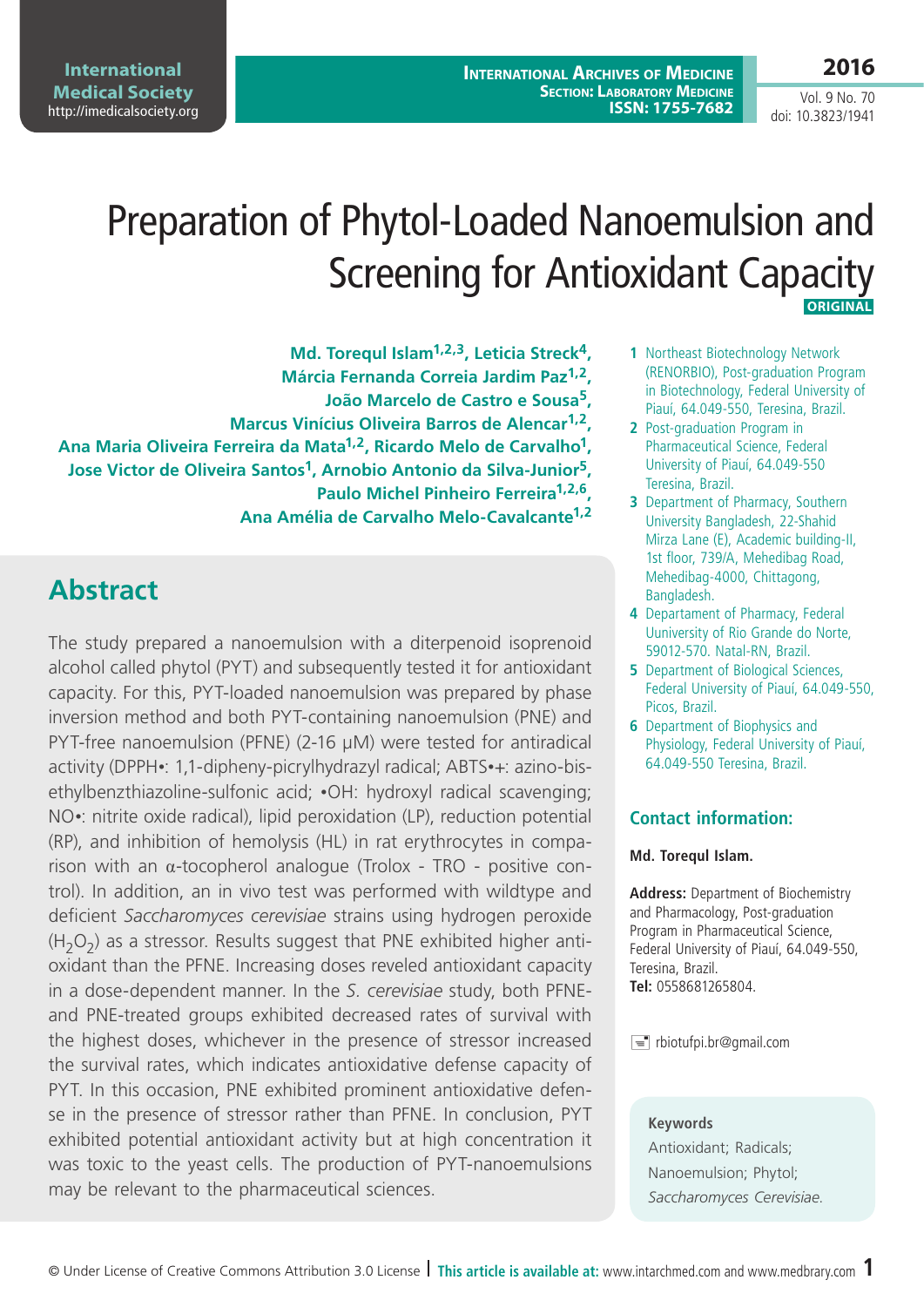**2016** Vol. 9 No. 70

doi: 10.3823/1941

# **Introduction**

Oxidative stress results from the reactive oxygen/ nitrogen species (ROS/RNS) and to the damage of essential macromolecules, with apoptosis or necrotic cell death. It is believed that the basic mechanism underlying toxicity may be extracellular reactive species ultimately reaching the nucleus, where it causes DNA damage. Furthermore, DNA damage followed by subsequent cellular proliferation propagates errors and may result in carcinogenesis [1]. Although oxidative DNA damage is repaired by a number of different enzymes, some believe that oxidants and repair enzymes must remain at steady state [2].

Phytol (3, 7, 11, 15-tetrametilhexadec-2-en-1-ol; PYT), along with antioxidant, is already evident to have a number of biological activities, including antimicrobial, antispasmodic, antimutagenic, antibiotic-chemotherapeutic, anticancer, anti-teratogenic, antidiabetic, lipid lowering, anticonvulsant, immunoadjuvancy, antinociceptive, anti-inflammatory, anxiolytic, antidepressant, hair-fall defense and so on [3]. According to Andrade and Fasolo compounds with antioxidant and antimicrobial activities may promote overall health [4]. PYT is still used as a fragrance material in a number of cosmetics and non-cosmetics products [3]. Nowadays extensive research is focusing on the natural products, especially derived from plants, despite of the synthesized medicaments. The use of natural antioxidant compounds as a therapy in diseases related to oxidative stress has gained massive interest for their abilities to quench free radicals and the protection of the body against oxidative stress-induced pathogenesis. It is noteworthy that we have a number of synthetic antioxidants. Having high adverse effects and related other unfavorable factors such as cost, availability, safety and efficacy are the stimulation to search new compounds in this context.

Otherwise, being an essential oil, PYT is a water non-soluble molecule, which limits its application and use in products for humans. So, we prepared PYT-loaded nanoemulsions (PNE), which along with the nanoemulsion-free PYT (PFNE) undergone to investigate the antioxidant capacity in a number of *in vitro*, *ex vivo*, and *in vivo* methods.

# **Materials and methods**

# **Reagents and chemicals**

Tween-80 (0.05%) dissolved in saline solution (0.9% NaCl) served as the vehicle. Trolox (6-Hydroxy-2, 5, 7, 8-tetramethylchroman-2-carboxylic acid; TRO) was used as the standard for all *in vitro* and *ex vivo* antioxidant assays. PYT, and all the necessary reagents and chemicals used in this study were obtained from Sigma-Aldrich (St. Louis, MO, USA).

# **Preparation of PNE**

PNE was prepared by the emulsion phase inversion method. Briefly, an oil phase composed of medium chain triglycerides (1% w/w) and a surfactant (5% w/w) composed of soy phosphatidylcholine and sodium oleate (1:7 w/w) was slowly titrated with an aqueous solution of 2-methylpyrrolidone (2% w/v) at 70 °C under constant magnetic stirring (1,500 rpm). This was emulsified using a basic Ultra-Turrax T18 equipped with the S 18 N-19 G dispersing tool at 11,000 rpm for one minute followed by four minutes at 7,000 rpm. The surfactant mixture that produced transparent colloidal dispersions was selected in a previous study using a pseudo-ternary phase diagram [5].

# **Analysis of PYT-nanoparticles size distribution and zeta potential measurement**

The mean droplet diameter of the nanoparticles was calculated using the cumulative method of analysis based on the intensity of the light scattered (DLS) in a particle size analyzer (Brookhaven Instruments, USA) at 25 °C using a wavelength of 659 nm and 90° detection angle. The correlation was performed in parallel mode and the data was analyzed using Zeta Plus® Particle Sizing version 3.95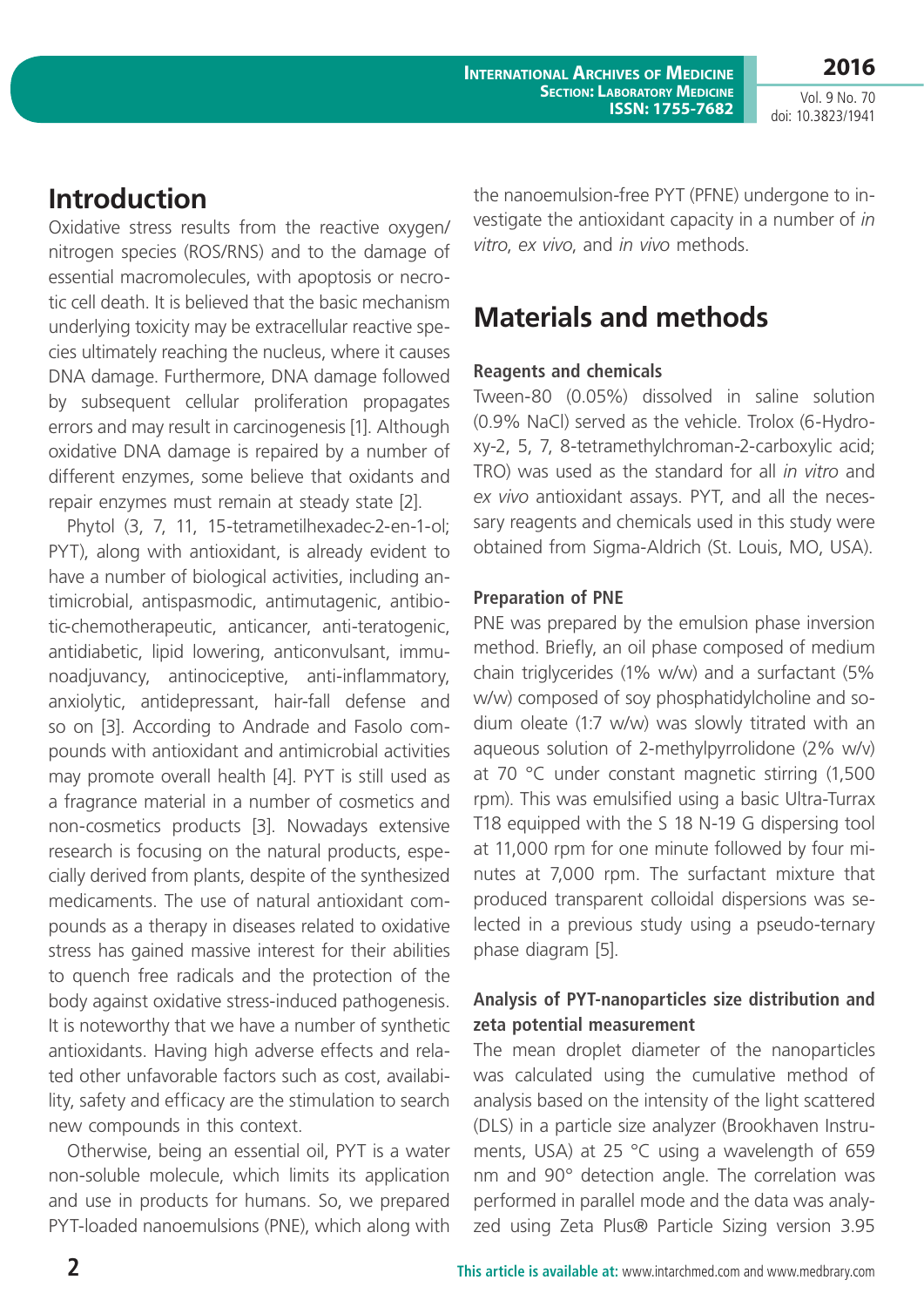**2016** Vol. 9 No. 70

doi: 10.3823/1941

software. Zeta potential (ZP) measurements were performed using the same equipment applying the same field strength (approximately 5.9 V/cm). Five runs for each sample were used to determine the ZP value using the PALS ZP Analyzer software and the electrophoretic mobility according the Helmholtz-Smoluchowski equation. The samples were diluted 1:100 (v/v) with purified water.

### **Drug loading into the nanoemulsions**

The ability of the nanoemulsions to load PYT was tested by adding an excess of the drug into the oil phase before the emulsification step described above. The samples were stored in a thermostatic bath at 25 °C and vortexed for one minute followed by 15 minutes in an ultrasonic bath every 12 h for 72 h. After centrifugation (1000 x g for 15 minutes), the samples were filtered through an acetate membrane (0.45 µm) and loaded PYT was analytically determined by UV-Vis spectrophotometry at 239 nm using the equation from the fitted standard curve plot constructed previously.

# **Experimental animals**

The HL inhibition test was performed in eight weekold Wister albino rats (*Rattus norvegicus*; body weight: 180-220 g) from the Central Animal House of the Federal University of Piaui, Brazil. The animals were allowed free access to food (Purina, Brazil) and tap water *ad libitum* and were kept under controlled lighting (12 h dark/light cycles) at  $24 \pm 2$  °C.

# **Test sample preparation**

For the *in vitro* and *ex vivo* assays, PFNE and PNE were emulsified in 0.05% tween-80 dissolved in 0.9% NaCl at final concentrations ranging from 2-16 µM. Standard TRO was also dissolved in the same vehicle to give the same dilutions as PFNE and PNE. For the *S. cerevisiae* assay, PYT (PFNE and PNE) was adjusted to the same dose as above and in the same vehicle  $H_2O_2$  (10 mM) was used as the stressor (STR) in this *in vivo* study.

### *In vitro* **antioxidant activity assays**

#### **DPPH• scavenging activity**

The test for DPPH• scavenging activity was done using a method slightly modified from that described by Manzocco et al. [6]. Briefly, 0.3 mL samples with concentrations from 2-16 uM were added to a 2.7 mL ethanolic solution of DPPH (0.5 mM). After 30 min, the absorbance was measured using a spectrophotometer at 517 nm. A similar concentration of TRO served as the positive control, while only 0.3 mL vehicle was added to the DPPH solution for the negative control (NC). The blank contained no sample. The DPPH radical scavenging potential was calculated using the following equation:

> % inhibition of DPPH• scavenging =  $[(A<sub>hr</sub> - A<sub>ar</sub>)/A<sub>hr</sub>] \times 100$

where  $A_{\text{br}}$  is the absorbance of DPPH free radicals before the reaction and  $A_{ar}$  is the absorbance of DPPH free radicals after the reaction.

# **ABTS•+ decolorization activity**

The ABTS•+ decolorization assay was done as described by Seeram et al. [7] with slight modification. ABTS•+ radicals were produced by adding solid manganese dioxide (80 mg) to a 5 mM aqueous stock solution of ABTS in 75 mM Na+/K+ buffer (pH 7.0). Then, 2.8 mL of the sample was added to 0.2 mL of ABTS•+ solution. The absorbance was read at 750 nm after 5 minutes. The percentage of scavenging capacity was calculated as follows:

% ABTS $\bullet$ + scavenged =  $[(A<sub>br</sub> - A<sub>ar</sub>)/A<sub>br</sub>] \times 100$ 

where  $A<sub>br</sub>$  is the absorbance of ABTS $\bullet$ + free radicals before the reaction and  $A<sub>ar</sub>$  is the absorbance of ABTS•+ free radicals after reaction with the test samples.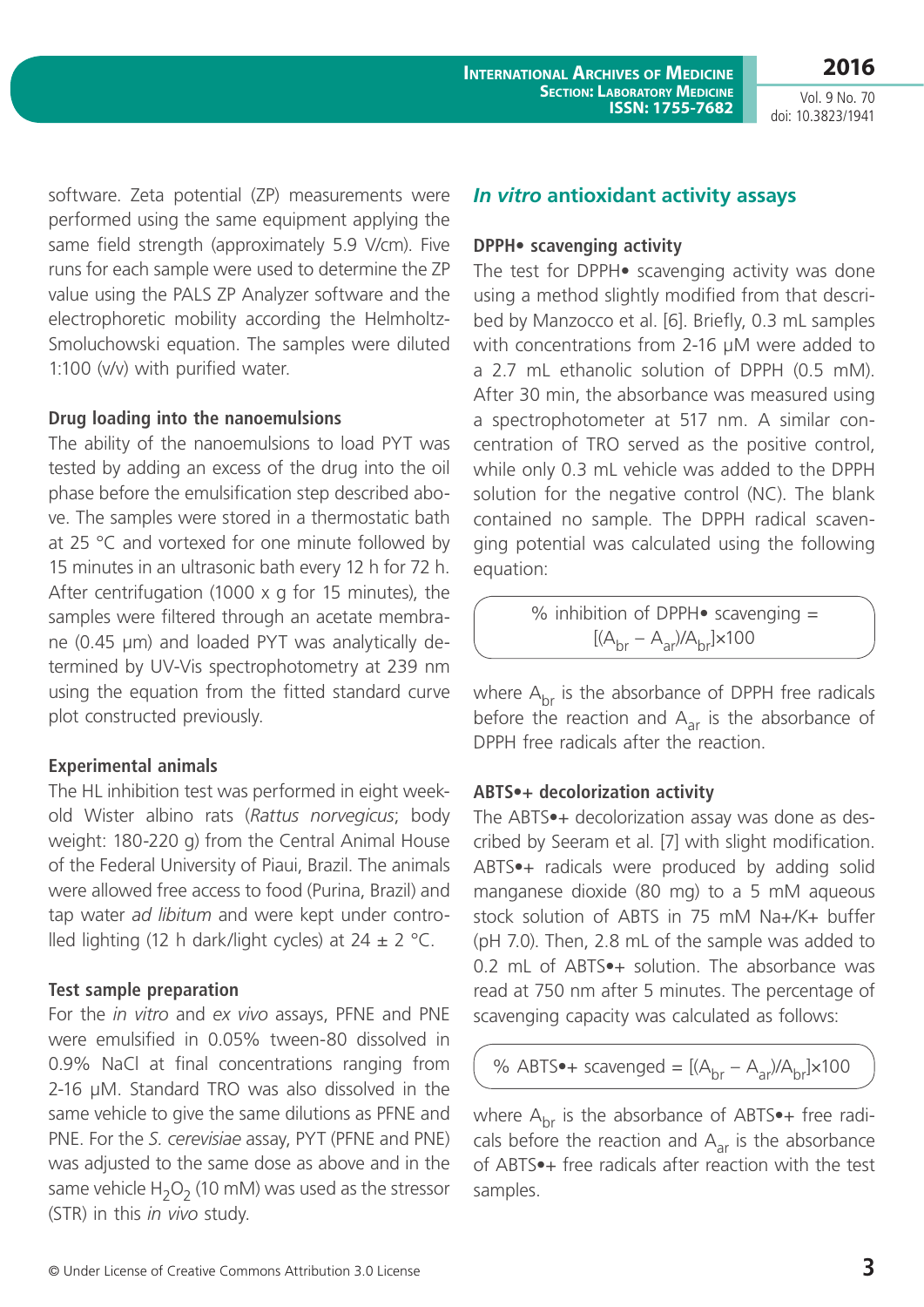**2016**

Vol. 9 No. 70 doi: 10.3823/1941

### **•OH scavenging activity**

The ability of test samples to scavenge hydrogen peroxide  $(H_2O_2)$  was determined according to the method described by Ruch et al. [8]. Briefly, a solution of 40 mM  $H_2O_2$  was prepared in phosphate buffer (50 mM; pH 7.4). The concentration of  $H_2O_2$ was measured spectrophotometrically by determining the absorption at 230 nm. The test samples (2-16  $\mu$ M) and standards were added to the H<sub>2</sub>O<sub>2</sub> and the absorbance at 230 nm was determined after 10 minutes. A solution containing phosphate buffer without  $H_2O_2$  served as the blank. The percentage of  $H_2O_2$  scavenging was calculated using the following equation:

%  $H_2O_2$  scavenged =  $[(A_0 - A)/A_0] \times 100$ 

where  $A_0$  is the absorbance of the control and A is the absorbance of the test sample.

### **Nitric oxide (NO•) scavenging activity**

To test for NO• scavenging activity, 0.375 mL of the test sample (PNE, FNE, and trolox), 1.5 mL of sodium nitroprusside (10 mM), and 0.375 mL phosphate buffer saline (PBS; pH 7.4) was mixed, and then the absorbance  $(A<sub>br</sub>)$  was read at 546 nm. After incubating the reaction mixture at 37 ˚C for 1 hour, 1 mL of the solution was mixed with 1 mL Griess reagent. The reaction mixture was then incubated at room temperature for 30 minutes and the final absorbance  $(A_{ar})$  was measured at 546 nm. The negative control contained only 0.375 mL of the vehicle [9]. The amount of NO• inhibition was calculated by the following equation:

> % inhibition of NO radical  $=$  $[(A<sub>br</sub> - A<sub>ar</sub>)/Abr] \times 100$

where  $A_{\rm br}$  is the absorbance of NO $\bullet$  free radicals before the reaction and  $A_{ar}$  is the absorbance of NO• free radicals after the reaction with the Griess reagent.

#### **Lipid peroxidation inhibition activity**

The TBARS (thiobarbituric acid radicals) assay was used to measure the quantity of lipid peroxidation activity. Briefly, 0.1 mL of sample (PFNE/PNE/TRO/ NC) was added to 1 mL homogenized egg yolk (1% w/v) in 20 mM phosphate buffer (pH 7.4). Lipid oxidation was induced by adding 0.1 mL of 2,2'-azobis (2-methylpropionamidine) dihydrochloride solution (AAPH; 0.12 M). The reaction mixture was incubated at 37 °C for 15 minutes. After cooling, 0.5 mL of the sample was centrifuged after the addition of 0.5 mL of trichloroacetic acid (15%) at 1,200  $\times$  g for 10 minutes. An aliquot of 0.5 mL from the supernatant was mixed with 0.5 mL TBA (0.67%) and heated at 95 °C for 30 minutes. After cooling, the absorbance was measured at 532 nm using a spectrophotometer. The levels of lipid peroxides were expressed as nM of TBARS/mg egg yolk using an extinction coefficient of  $1.56x10^5$  mL/ cm. Finally, the results were expressed as the percentage of inhibition of lipid peroxidation [10].

### **Reduction potential (RP) capacity**

The RP test was conducted using a method described by Oyaizu [11] with the following modifications. A 0.2 mL sample was added to 0.5 mL of 0.2 M phosphate buffer (pH 6.6) and 0.5 mL of  $K_3Fe(CN)_{6}$ (1% w/v) and the reaction mixture was heated at 50 ˚C for 20 minutes. Then, 0.5 mL of trichloroacetic acid (10% w/v) was added with constant shaking, followed by the addition of 1.175 mL distilled water and 0.125 mL of FeCl<sub>3</sub> (0.1% w/v) after 5 minutes. The absorbance of the sample was taken at 700 nm relative to a blank (without sample) For the NC, only 0.2 mL of the vehicle was added and the samples were treated similarly. The reducing power capacity activity was calculated as follows:

Reducing potential (%) =  $[(A<sub>ts</sub> - A<sub>bs</sub>)/A<sub>ts</sub>] \times 100$ 

where  $A_{ts}$  is the absorbance of the test sample and  $A_{bs}$  is the absorbance of the blank.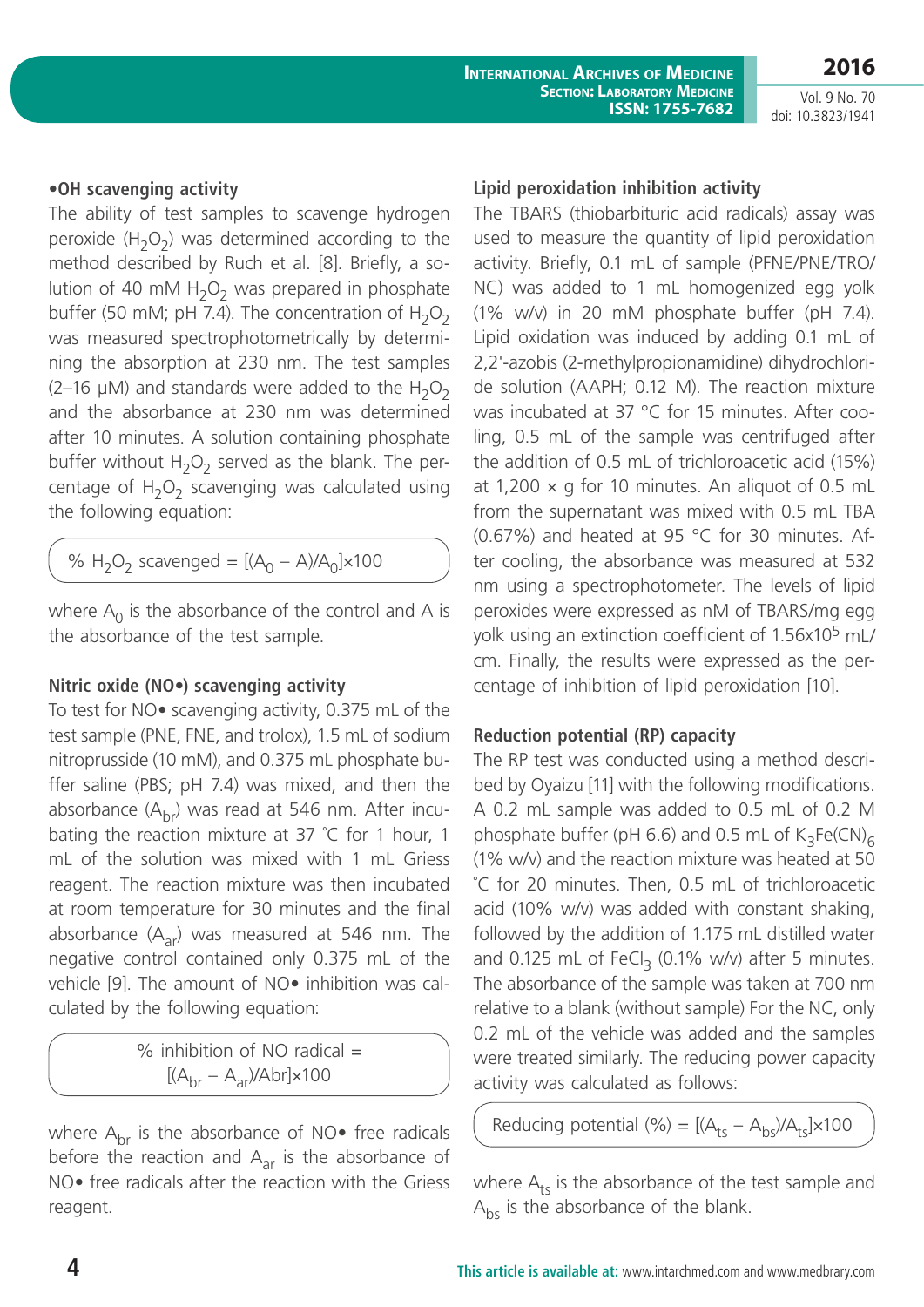**2016** Vol. 9 No. 70

doi: 10.3823/1941

# *Ex vivo* **antioxidant activity assay**

### **HL inhibition capacity in rat erythrocytes**

To test the inhibition of HL induced by  $H_2O_2$ , blood was collected from the retro-orbital plexus of anaesthetized (sodium pentobarbital 35 mg/kg; intraperitoneal) Wistar rats, and the erythrocytes were prepared for 10% suspension in PBS (pH 7.4). Next, 0.15 mL hydrogen peroxide (200 mM in PBS; pH 7.4) and 0.2 mL of the sample solution were added to 0.5 mL of the 10% erythrocytes suspension. The reaction mixture was incubated at 37 °C for 30 minutes and immediately centrifuged at 2,500 rpm for 3 minutes. Next, 0.2 mL of the supernatant was mixed with 2.8 mL PBS (pH 7.4) and the absorbance was measured at 475 nm [12]. For the NC, 0.2 mL of the vehicle was added. The percent rate of hemolysis was calculated using the following formula, taking into account that hemolysis 100% was induced by  $H_2O_2$  (blank):

> Inhibition of hemolysis  $(\%) =$  $[(\text{Abs}_{\text{blank}} - \text{Abs}_{\text{sample}}) \times 100] / \text{Abs}_{\text{blank}}]$

where Abs (blank) is the control absorbance with 100% hemolysis induced by  $H_2O_2$  and reactive Abs (sample) is the absorbance of aliquots containing various concentrations of the sample being studied.

# *In vivo* **antioxidant activity**

### **S. cerevisiae assay**

Previously sub-cultured yeast strains were linearly swabbed onto sterile YEPD media (0.5% yeast extract, 2% peptone, 2% dextrose, and 2% bacteriological agar). Next, 0.01 mL of either a test sample or control were applied to sterile paper disks and treated accordingly. For sole and co-treated groups, the test samples (PFNE and PNE) and the samples plus STR were added, respectively. NC and STR groups were treated with sterile vehicle (0.05% tween-80 dissolved in 0.9% NaCl) or  $H_2O_2$ , respectively. Treatments were done immediately after swabbing the organisms onto the petri dishes. The dishes were then inverted and kept in an incubator at  $35 \pm 1$  °C for 72 h. The inhibition zones (in mm) were then measured. They ranged from 0 mm (full growth) to 40 mm (no growth), based on radius in the petri-dishes. All treatments were performed in duplicate [13].

# **Statistics**

Results are presented as the mean  $\pm$  standard deviation (SD). For *in vitro* and *ex vivo* antioxidant tests, data were analyzed by means of analysis of variance (one-way ANOVA) followed by *t-Student-Newman-Keuls's post-hoc* test. For *S. cerevisiae*, one-way *Bonferoni's* test and two *Tukey post-*tests were performed by using the GraphPadPrism software (version 6.0), considering  $p < 0.05$ .

# **Results and discussion**

# **Preparation and characterization of PNE**

**Table 1** summarizes the physicochemical characteristics of the transparent oil-in-water nanoemulsions successfully produced in the absence (VNE) or containing PNE. The colloidal dispersions exhibited small and uniformly distributed droplet sizes, with

**Table 1.** Effect of PYT on droplet size (diameter), zeta potential (ZP) at VNE and drug loading at PNE.

| <b>Formulation code, composition</b><br>(NMP, Mygliol®812, surfactant mixture, Phytol)         | Diameter (nm) $\pm$ SD | Pdl   | $ZP(mV) \pm SD$  | <b>Drug loading (%)</b> |  |  |  |
|------------------------------------------------------------------------------------------------|------------------------|-------|------------------|-------------------------|--|--|--|
| VNE, 0.2:0.1:0.5:0                                                                             | $130.2 \pm 17.17$      | 0.185 | $-108 \pm 3.01$  | $\qquad \qquad -$       |  |  |  |
| PNE, 0.2:0.1:05:0.10                                                                           | $245.5 \pm 25.02$      | 0.384 | $-77.8 \pm 2.83$ | 1.55                    |  |  |  |
| VNE: vehicle for nanoemulsion; PNE: phytol loaded nanoemulsion; PdI: diameter index for phytol |                        |       |                  |                         |  |  |  |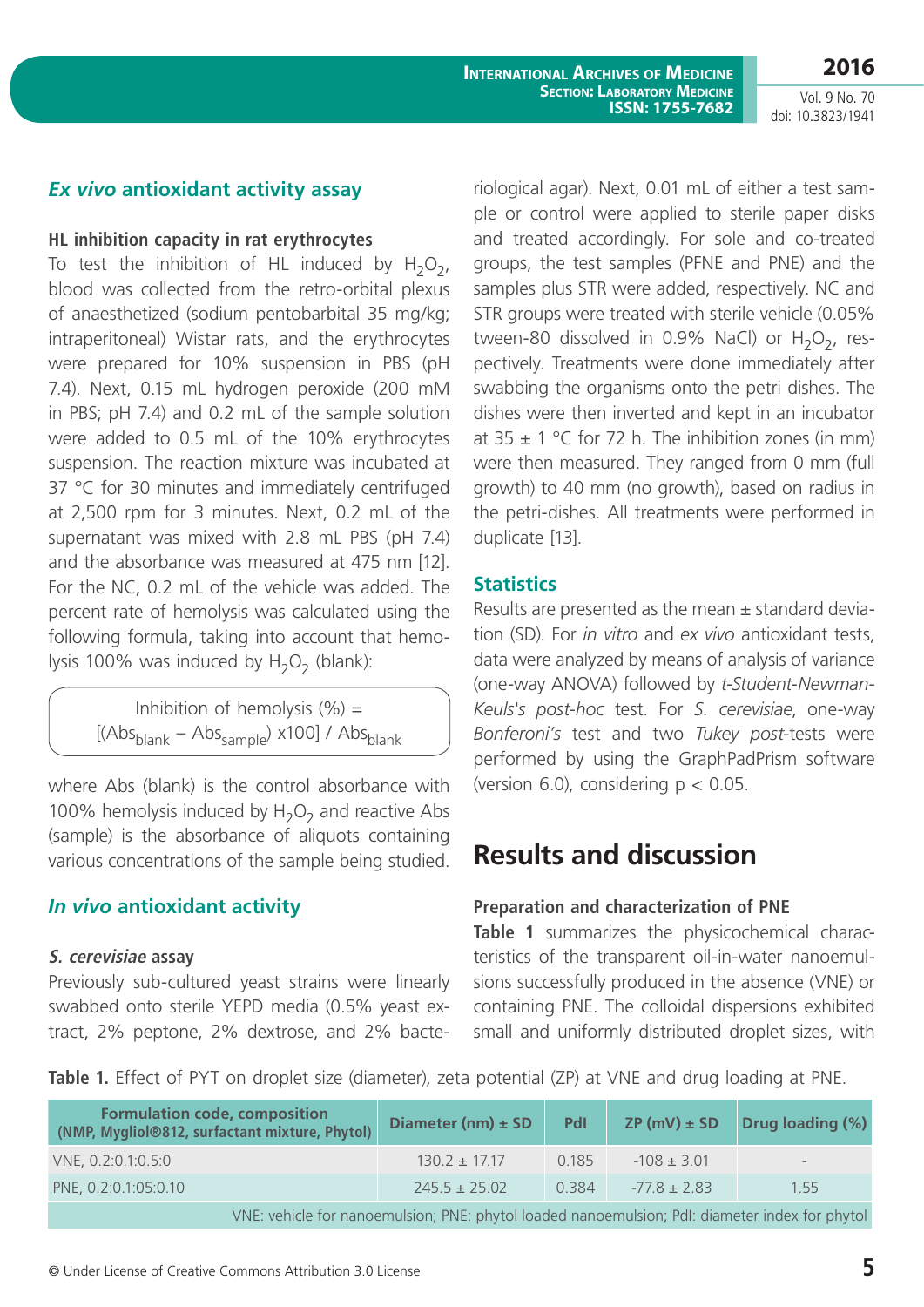**2016** Vol. 9 No. 70

doi: 10.3823/1941

VNE showing a mean diameter of 130.20 nm and polydispersity index (PdI) of 0.185. Drug loading caused the PNE droplet size to increase to a mean diameter of 245.50 nm (PdI =  $0.384$ ). Both VNE and PNE nanoemulsions showed large negative ZP values. The drug loading was calculated using the linear regression equation,  $A = 0.0045C + 0.005$ , which was extracted from the standard curve. The measured absorbance was substituted for "C", expressed as µg/mL (PYT). The correlation coefficient of the straight line was 0.9999. The maximum PYT loading on the oil-in-water (O/W) nanoemulsions was  $1.55 \pm 0.012\%$  (n = 3), which allowed us to produce nanoemulsions containing 1% w/v (10 mg/ mL) PNE.

Nanoemulsions are commonly stabilized by relatively large amounts of surfactant in order to produce transparent dispersions [14]. In this study, we have produced extraordinarily transparent nanoemulsions with droplet sizes in the range of 130 to 250 nm using low levels of surfactant (about 5% w/w). This was the result of using a suitable surfactant pair, composed of soy phosphatidylcholine and sodium oleate (1:7 w/w) associated with the co-solvent 2-methylpyrrolidone (2% w/v). The effect of surfactant composition [5] and co-solvent ratio [15] on both droplet size and droplet size distribution has been previously described. In addition, the composition of oil phase/surfactant/co-solvent used in this work produced stable nanoemulsions with high negative ZPs, guaranteeing suitable electrostatic resilience against flocculation.

PYT loading contributed to the increased nanoemulsion droplet size, which probably occurred due to PYT solubilizing in the oil phase. In previous studies with microemulsions containing the antitumor drug doxorubicin, we observed similar results, with drug loading increasing the droplet size of the microemulsions [16]. The same effect was also observed for amphotericin B loaded oil-in-water microemulsions [17]. Thus, PYT is a liquid immiscible with water and, as observed with amphotericin B, its solubilization into oil phase contributes to increased droplet size. The mechanism of the latter case is not clear, but the ZP reduction observed for drugloaded nanoemulsions confirmed that PYT also disrupts the surfactant film at the oil-water interface. It is possible that the drug is partially located in this region, which is important for PYT's antioxidant effects.

### **Antioxidant activity assays**

Although living systems coexist with free radicals by developing diverse mechanisms for adapting them to advantageous physiological functions, excessive production of ROS and RNS are implicated in various diseases [18].

### *In vitro* **antioxidant activity assays**

### **DPPH• scavenging activity**

The DPPH• test is the most commonly performed assay for determining antioxidant activity by monitoring the decreased absorbance of the test sample. It assesses radical scavenging activity. Trolox, (+)-catechin, ethyl gallate, ascorbic acid, and a-tocopherol are generally used as standards for screening new compounds [19]. **Table 2** shows that PNE produced greater inhibitory effect when compared to PFNE for all four doses tested, but the activity was lower than the standard (TRO) treated with the same doses. The highest inhibitions were observed for 16  $\mu$ M of PFNE, PNE, and TRO and were 50.44  $\pm$  0.01, 58.17  $\pm$  0.01, and 76.59  $\pm$  0.01%, respectively. There was a dose-response relationship between the tested doses and inhibition.

### **ABTS•+ decolorization activity**

The ABTS assay, which monitors the scavenging of ABTS•+ is another common method used to test for antioxidant activity. It is a peroxidase substrate upon oxidation in the presence of  $H_2O_2$  that generates a metastable radical cation [19]. It confirms that there was improvement in the inhibition capability of PNE in comparison to TRO. The 16 µM dose of PNE, or TRO exhibited inhibition of 59.18  $\pm$  0.01% and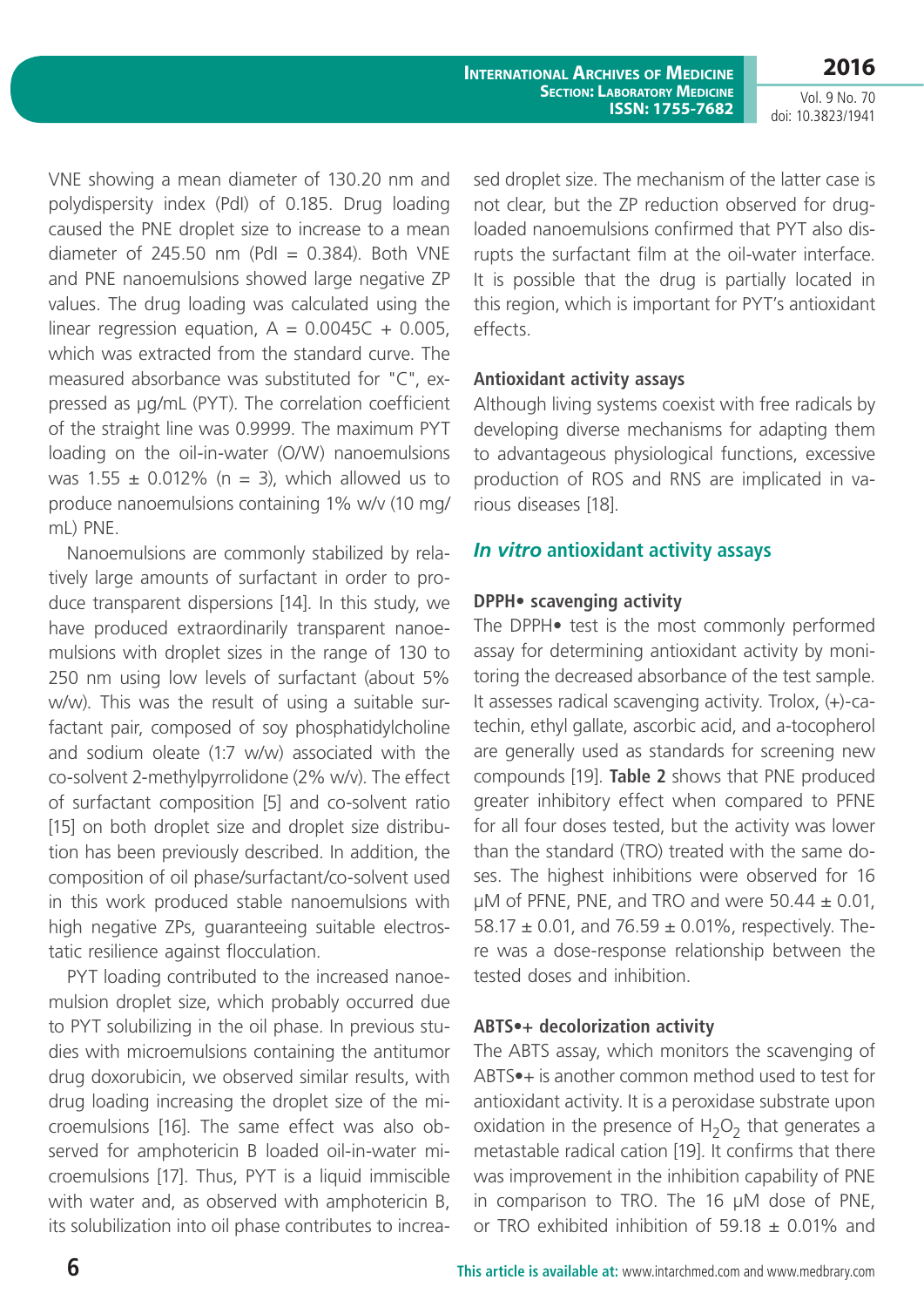Vol. 9 No. 70 doi: 10.3823/1941

**Table 2.** Antioxidant potential of PFNE/PNE in comparison to controls.

| <b>Samples</b>   |                               |                                                   | <b>DPPH (% radical scavenge)</b>                                    |                               |                               | <b>ABTS (% radical scavenge)</b> |                                                  |                                                                                                                                                          | <b>OH</b> (% radical scavenge) | NO (% radical scavenge)                      |                               |                                              |                                                                                                                      |  |
|------------------|-------------------------------|---------------------------------------------------|---------------------------------------------------------------------|-------------------------------|-------------------------------|----------------------------------|--------------------------------------------------|----------------------------------------------------------------------------------------------------------------------------------------------------------|--------------------------------|----------------------------------------------|-------------------------------|----------------------------------------------|----------------------------------------------------------------------------------------------------------------------|--|
|                  | <b>PFNE</b>                   |                                                   | <b>PNE</b>                                                          | <b>TRO</b>                    | <b>PFNE</b>                   | <b>PNE</b>                       | <b>TRO</b>                                       | <b>PFNE</b>                                                                                                                                              | <b>PNE</b>                     | <b>TRO</b>                                   | <b>PFNE</b>                   | <b>PNE</b>                                   | <b>TRO</b>                                                                                                           |  |
| $16 \, (\mu M)$  | $50.44 \pm 0.01$ <sup>a</sup> |                                                   | $58.17 \pm 0.01$ <sup>a</sup>                                       | $76.59 \pm 0.01$ <sup>a</sup> | $54.59 \pm 0.01$ <sup>a</sup> | $59.18 \pm 0.01$ <sup>a</sup>    |                                                  | $60.76 \pm 0.01^a$ 50.79 $\pm$ 0.01 <sup>a</sup> 62.75 $\pm$ 0.02 <sup>a</sup>                                                                           |                                |                                              |                               |                                              | $69.09 \pm 0.02^{\circ}$ 58.36 $\pm$ 0.01 <sup>a</sup> , 65.06 $\pm$ 0.01 <sup>a</sup> 74.69 $\pm$ 0.02 <sup>a</sup> |  |
| $8(\mu M)$       | $43.63 \pm 0.03$ <sup>a</sup> |                                                   | $34.34 \pm 0.02$ <sup>a</sup>                                       | $67.40 \pm 0.01$ <sup>a</sup> | $40.03 \pm 0.02$ <sup>a</sup> | $39.24 \pm 0.01^a$               |                                                  | $49.58 \pm 0.01^a$ 35.93 $\pm$ 0.03 <sup>a</sup>                                                                                                         | $36.18 \pm 0.01$ <sup>a</sup>  | $48.75 \pm 0.01$ <sup>a</sup>                | $32.81 \pm 0.01$ <sup>a</sup> | $37.11 \pm 0.02^a$                           | $48.18 \pm 0.02$ <sup>a</sup>                                                                                        |  |
| $4 \text{ (µM)}$ | $39.57 \pm 0.01^a$            |                                                   | $27.16 \pm 0.01$ <sup>a</sup>                                       | $45.21 \pm 0.01$ <sup>a</sup> | $22.27 \pm 0.01$ <sup>a</sup> |                                  | $24.41 \pm 0.02^a$ 27.71 $\pm$ 0.02 <sup>a</sup> | $30.61 \pm 0.01$ <sup>a</sup>                                                                                                                            | $27.41 \pm 0.01$ <sup>a</sup>  | $41.56 \pm 0.01$ <sup>a</sup>                | $23.54 \pm 0.01^a$            | $34.23 \pm 0.01^a$                           | $39.99 + 0.01a$                                                                                                      |  |
| $2(\mu M)$       |                               |                                                   | $31.06 \pm 0.01^{\text{a}}$ , $^{10}$ 19.49 $\pm$ 0.01 <sup>a</sup> |                               |                               |                                  |                                                  | $26.17 \pm 0.02^{\circ}$ 15.73 $\pm$ 0.04 <sup>a</sup> , b 16.06 $\pm$ 0.01 <sup>a</sup> , b 10.36 $\pm$ 0.01 <sup>a</sup> 21.64 $\pm$ 0.01 <sup>a</sup> | $15.82 \pm 0.01$ <sup>a</sup>  | $22.66 \pm 0.01$ <sup>a</sup>                | $12.85 \pm 0.02$ <sup>a</sup> | $8.93 \pm 0.01$ <sup>a</sup>                 | $36.56 + 0.01a$                                                                                                      |  |
| <b>NC</b>        |                               |                                                   | $2.19 \pm 0.05$                                                     |                               |                               | $1.29 \pm 0.03$                  |                                                  |                                                                                                                                                          | $0.89 \pm 0.02$                |                                              |                               | $1.01 \pm 0.01$                              |                                                                                                                      |  |
|                  |                               | <b>TBARS (% inhibition of lipid peroxidation)</b> |                                                                     |                               |                               |                                  | <b>RP (% inhibition oxidation)</b>               |                                                                                                                                                          |                                |                                              | HL (% inhibition hemolysis)   |                                              |                                                                                                                      |  |
| <b>Samples</b>   |                               |                                                   | <b>PFNE</b>                                                         | <b>PNE</b>                    | <b>TRO</b>                    |                                  | <b>PFNE</b>                                      | <b>PNE</b>                                                                                                                                               | <b>TRO</b>                     | <b>PFNE</b>                                  |                               | <b>PNE</b>                                   | TRO.                                                                                                                 |  |
| $16 \, (\mu M)$  |                               |                                                   | $66.89 \pm 0.01$ <sup>a</sup>                                       | $74.52 \pm 0.01$ <sup>a</sup> | $95.02 \pm 0.01$ <sup>a</sup> |                                  | $64.13 \pm 0.01$ <sup>a</sup>                    | $87.34 \pm 0.01$ <sup>a</sup>                                                                                                                            | $94.09 \pm 0.05^a$             | $58.85 \pm 0.01$ <sup>a</sup> , <sup>b</sup> |                               | $43.82 \pm 0.01$ <sup>a</sup>                | $65.81 \pm 0.01$ <sup>a</sup> , <sup>b</sup>                                                                         |  |
| $8(\mu M)$       |                               |                                                   | $50.75 \pm 0.01$ <sup>a</sup>                                       | $50.75 \pm 0.01$ <sup>a</sup> | $81.56 \pm 0.01$ <sup>a</sup> |                                  | $46.49 \pm 0.01$ <sup>a</sup>                    | $83.88 \pm 0.01$ <sup>a</sup>                                                                                                                            | $87.71 \pm 0.02$ <sup>a</sup>  | $30.54 \pm 0.01$ <sup>a</sup>                |                               | $35.19 \pm 0.01^a$                           | $34.08 \pm 0.01$ <sup>a</sup> , <sup>b</sup>                                                                         |  |
| $4 \text{ (µM)}$ |                               |                                                   | $38.89 \pm 0.01$ <sup>a</sup>                                       | $38.89 \pm 0.01$ <sup>a</sup> | $65.86 \pm 0.01$ <sup>a</sup> |                                  | $38.89 \pm 0.01$ <sup>a</sup>                    | $77.82 \pm 0.01$ <sup>a</sup>                                                                                                                            | $83.19 \pm 0.03$ <sup>a</sup>  | $22.91 \pm 0.01$ <sup>a</sup> , <sup>b</sup> |                               | $19.37 \pm 0.01$ <sup>a b</sup>              | $16.76 \pm 0.01$ <sup>a</sup> , <sup>b</sup>                                                                         |  |
| $2(\mu M)$       |                               |                                                   | $31.72 \pm 0.01$ <sup>a</sup> , <sup>b</sup>                        | $13.91 \pm 0.01$ <sup>a</sup> | $16.81 \pm 0.01$ <sup>a</sup> |                                  | $34.44 \pm 0.01^a$                               | $64.47 \pm 0.01$ <sup>a</sup>                                                                                                                            | $80.27 \pm 0.05$ <sup>a</sup>  | $10.61 \pm 0.01$ <sup>a</sup> , <sup>b</sup> |                               | $13.59 \pm 0.01$ <sup>a</sup> , <sup>b</sup> | $8.01 \pm 0.01$ <sup>a</sup> , <sup>b</sup>                                                                          |  |
| NC.              |                               |                                                   |                                                                     | $2.11 \pm 0.04$               |                               |                                  |                                                  | $2.03 \pm 0.02$                                                                                                                                          |                                |                                              |                               | $1.07 \pm 0.02$                              |                                                                                                                      |  |
|                  |                               |                                                   |                                                                     |                               |                               |                                  |                                                  | $a_0$ / 0.5 compared to NC (0.05% tween 80 in 0.9% NaCl); $b_0$ / 0.5 compared to TRO (ANOVA and t-Student-Newman-Kewls as nost bor test);               |                                |                                              |                               |                                              |                                                                                                                      |  |

 $<$  0.05 compared to NC (0.05% tween 80 in 0.9% NaCl); 'p  $<$  0.05, compared to TRO (ANOVA and t-Student-Newman-Kewls as post hoc test); PFNE: phytol free with nano-emulsion; PNE: phytol in nano-emulsion; TRO: trolox (standard); values are the mean  $\pm$  SD (n = 5).

**Table 3.** IC<sub>50</sub> of antioxidant potential of PYT and standard (trolox).

| <b>Parameters</b>                                                                                                           |      |                 | <b>DPPH</b> test |                   |                 | <b>ABTS</b> test |                 |                 | OH test         |                 |                 | NO test         |                 |  |
|-----------------------------------------------------------------------------------------------------------------------------|------|-----------------|------------------|-------------------|-----------------|------------------|-----------------|-----------------|-----------------|-----------------|-----------------|-----------------|-----------------|--|
|                                                                                                                             |      | <b>PFNE</b>     | <b>PNE</b>       | <b>TRO</b>        | <b>PFNE</b>     | <b>PNE</b>       | <b>TRO</b>      | <b>PFNE</b>     | <b>PNE</b>      | <b>TRO</b>      | <b>PFNE</b>     | <b>PNE</b>      | <b>TRO</b>      |  |
| $IC_{50}$ (mM/L)                                                                                                            |      | $1.39 \pm 0.25$ | $4.14 \pm 0.53$  | $3.14 \pm 0.27$   | $4.23 \pm 0.47$ | $4.50 \pm 0.47$  | $4.20 \pm 0.24$ | $2.76 \pm 0.39$ | $4.77 \pm 0.55$ | $3.26 \pm 0.39$ | $5.17 \pm 0.58$ | $4.76 \pm 0.70$ | $2.72 \pm 0.51$ |  |
| Cl                                                                                                                          |      | $0.63 - 3.06$   | 1.34-12.82       | $2.19 - 4.14$     | $2.18 - 8.21$   | 2.19-9.26        | $3.44 - 5.13$   | $1.07 - 7.15$   | 1.87-12.16      | $1.61 - 6.62$   | 2.12-12.60      | 1.73-13.09      | $0.49 - 15.14$  |  |
| r <sup>∠</sup>                                                                                                              | 0.96 |                 | 0.85             | 0.98              | 0.94            | 0.93             | 0.99            | 0.89            | 0.89            | 0.93            | 0.90            | 0.88            | 0.75            |  |
|                                                                                                                             |      |                 |                  | <b>TBARS</b> test |                 |                  |                 | <b>RP</b> test  |                 |                 | <b>HL</b> test  |                 |                 |  |
| <b>Parameters</b>                                                                                                           |      |                 | <b>PFNE</b>      | <b>PNE</b>        | <b>TRO</b>      | <b>PFNE</b>      |                 | <b>PNE</b>      | <b>TRO</b>      | <b>PFNE</b>     |                 | <b>PNE</b>      | <b>TRO</b>      |  |
| $IC_{50}$ (mM/L)                                                                                                            |      |                 | $2.52 \pm 0.38$  | $4.22 \pm 0.45$   | $3.21 \pm 0.58$ | $2.08 \pm 0.43$  |                 | $1.05 \pm 0.12$ | $0.41 \pm 0.38$ | $5.63 \pm 0.66$ |                 | $3.81 \pm 0.46$ | $6.72 \pm 0.76$ |  |
| CI                                                                                                                          |      |                 | $0.95 - 6.71$    | 2.35-7.59         | $2.30 - 4.47$   | $0.42 - 10.27$   |                 | $0.78 - 1.41$   | $0.01 - 16.81$  | 2.19-14.49      |                 | 2.05-7.08       | 3.52-12.83      |  |
| r∠                                                                                                                          |      |                 | 0.89             | 0.95              | 0.98            | 0.82             |                 | 0.99            | 0.84            | 0.89            |                 | 0.94            | 0.94            |  |
| $\alpha$ in the set of $\alpha$ $\alpha$ is $\alpha$ and $\alpha$ in the set of $\alpha$ is $\alpha$ in the set of $\alpha$ |      |                 |                  |                   |                 |                  |                 |                 |                 |                 |                 |                 |                 |  |

IC<sub>50</sub>: inhibitory concentration 50% in  $\mu$ M; CI: confidence interval; r<sup>2</sup>: coefficient of determination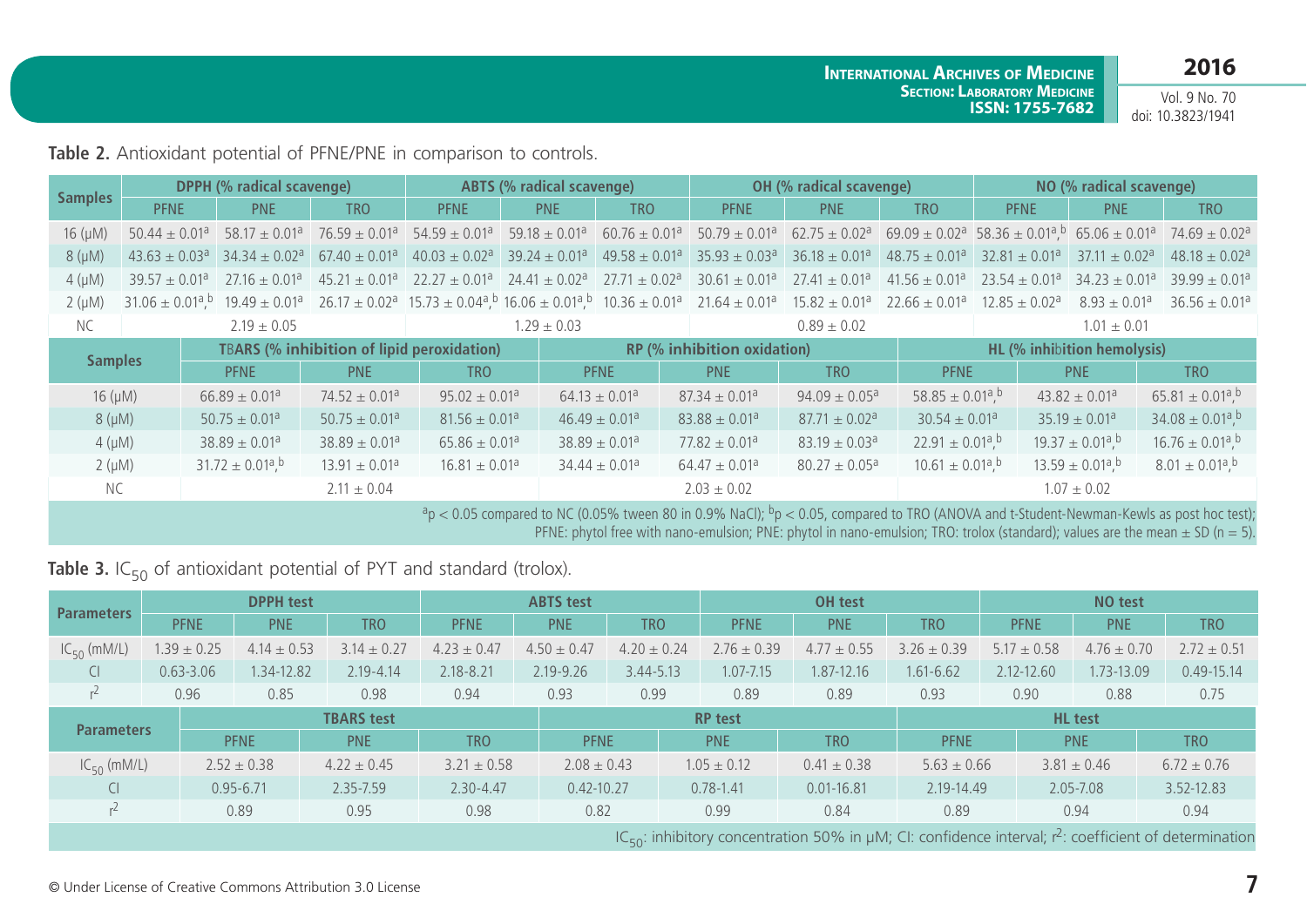60.76 ± 0.01%, respectively **(Table 2)**. There was also a dose-response relationship among the test samples.

### **•OH scavenging activity**

The free hydroxyl radical (•OH) generally reacts with polyunsaturated fatty acid moieties of cell membrane phospholipids and causes cellular destruction [20]. Measuring the hydroxyl anionic radical (-•OH) is done similarly to the DPPH and ABTS assays, where  $\bullet$ OH produced from the H<sub>2</sub>O<sub>2</sub> is scavenged by the sample tested. We found that PNE, rather than PFNE, showed higher inhibition. The greatest inhibition was observed for the highest dose (16  $\mu$ M), resulting in 50.79  $\pm$  0.01%, 62.75  $\pm$  0.02%, and  $69.09 \pm 0.02\%$  by PFNE, PNE, and TRO, respectively. The CI revealed that both PFNE (CI =  $1.07$ -7.15  $\mu$ M;  $r^2 = 0.89$ ) and PNE (CI = 1.87-12.16  $\mu$ M;  $r^2$  = 0.89) had improved activity in comparison to TRO (CI = 1.61-6.62  $\mu$ M;  $r^2$  = 0.93; **Table 3**). There was also a dose-response relationship for the tested sample doses.

# **Nitric oxide (NO•) scavenging activity**

The sodium nitroprusside in the NO• scavenging test was used as the source of nitric oxide (NO) radical. Under aerobic conditions, NO reacts with oxygen to produce a stable nitrate ( $NO<sub>3</sub>$ •–) and nitrite (NO<sub>2</sub>•−) radicals, the quantities of which can be determined using the Griess reagent. In this test, PNE, rather than PFNE, had strong NO• scavenging activity, with an inhibition of  $65.06 \pm 0.01\%$  by the 16 µM dose, while TRO by  $74.69 \pm 0.02\%$ . However, increasing doses exhibited greater inhibition, thus indicating a dose-response relationship. The CIs for PFNE, PNE, and TRO were 2.12-12.60  $\mu$ M (r<sup>2</sup> = 0.90), 1.73-13.09  $\mu$ M (r<sup>2</sup> = 0.88), and 0.49-15.14  $\mu$ M ( $r^2$  = 0.75), respectively (Table 3). Since PNE showed strong inhibition of NO• production, it could have physiologically important roles and could potentially prevent nitrosative stress [21].

### **Lipid per-oxidation inhibition activity**

In the TBARS assay, lipid peroxidation was detected by measuring the amount of malonyl aldehyde (MDA) formed from unsaturated fatty acids. The more MDA that reacted with thiobarbituric acid (TBA), the stronger the pink coloration of the sample and the greater the absorbance [19]. Lipid peroxidation is usually completed by AAPH (*in vitro*), but it was strongly inhibited by TRO, followed by PNE and PFNE. The CI parameter demonstrates the prominence activity of PNE with a coefficient of 0.95  $(r<sup>2</sup>)$  **(Table 3)**. However, in this study, 16  $\mu$ M of PNE and PFNE exhibited inhibition of LP by 74.52% and 66.89% respectively. The oxidation/peroxidation of lipids by foreign chemicals is a major cause of liver injury [22]. In this *in vitro* test, the dose-response relationship and the significant ( $p < 0.05$ ) inhibition of LP suggests PYT has potent antioxidant capacity.

# **Reduction potential (RP) capacity**

The RP assay is a rapid and sensitive antioxidant test, in which absorbance increases upon formation of a color complex with potassium ferricyanide, trichloro acetic acid, and ferric chloride. An increase in the absorbance indicates antioxidant activity of the test sample [23]. Antioxidants are the reducing agents. According to the **Table 2**, PNE improved the reduction activity more than PFNE for all of the doses tested. PFNE (16 µM) showed a similar reduction capability as the lowest dose of PNE  $(2 \mu M)$ . The CI calculated for PFNE, PNE, and TRO were 0.42- 10.27  $\mu$ M ( $r^2$  = 0.82), 0.78-1.41  $\mu$ M ( $r^2$  = 0.99), and 0.01-16.81  $\mu$ M ( $r^2$  = 0.84), respectively (Table 3). Even though the activity was lower than the TRO, there was a dose-response relationship in all cases. A possible simplified mechanism for the antioxidant activity of PYT is shown in **Figure 1**.

# *Ex vivo* **antioxidant activity assay**

# **HL inhibition capacity in rat erythrocytes**

*Ex vivo* HL was carried out by first treating rat erythrocytes with a lysis agent,  $H_2O_2$ . Then, HL in-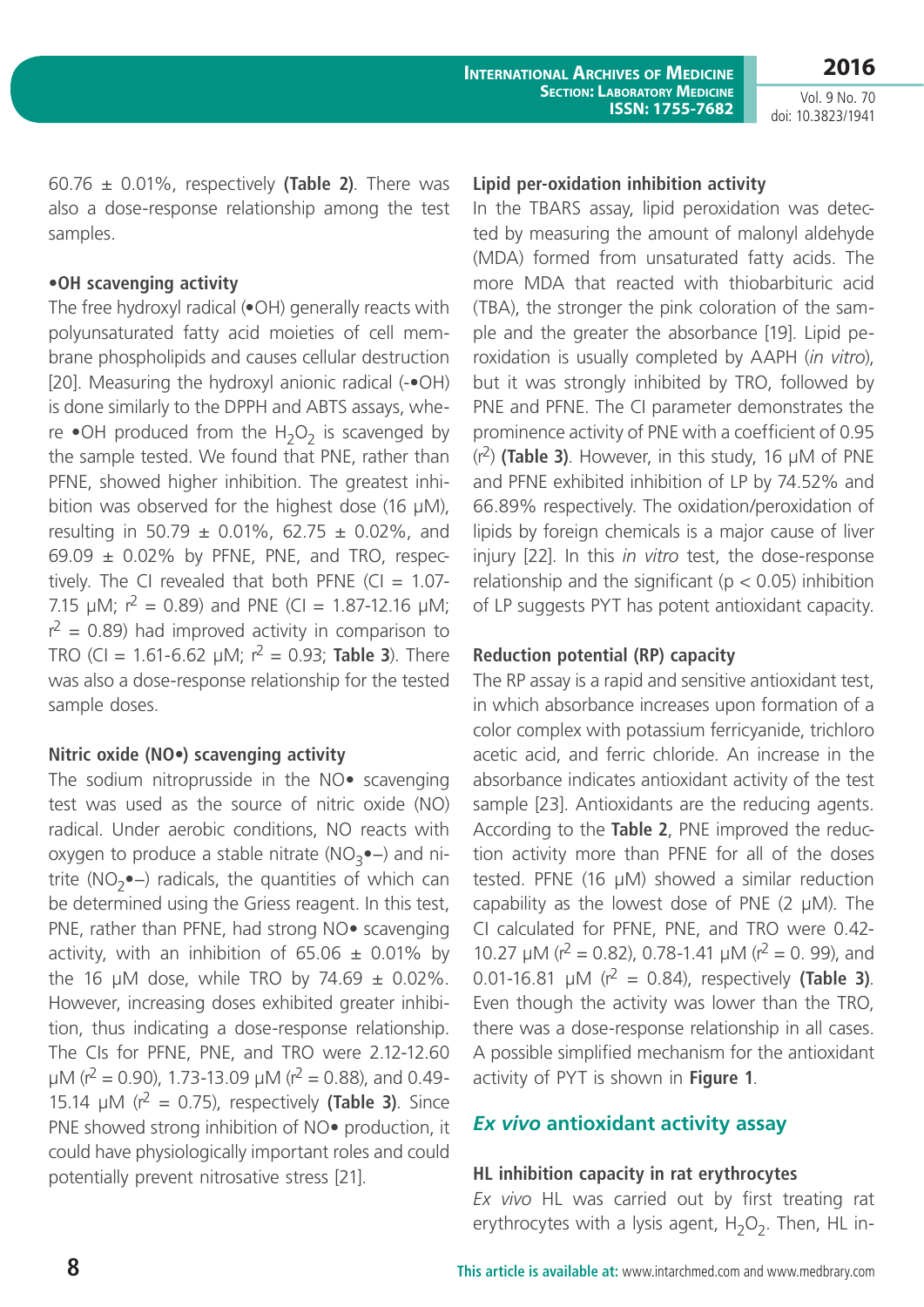hibition was assessed by measuring the hemoglobin concentration in the reaction [12]. In this study, PFNE proficiently up-regulated erythrocyte membrane stability and, thus, reduced HL. Erythrocyte lysis was decreased by 58.85  $\pm$  0.01%, 43.82  $\pm$ 0.01%, and  $65.81 \pm 0.01\%$  after treatment with 16 µM of PFNE, PNE, and TRO, respectively. Oxidative radicals, especially NO $\bullet$ , can bind to Fe<sup>2+</sup>-bound heme, which alters its physiological functions [24], since free hemoglobin (Hb) is crucial for dissolved oxygen  $(O_2)$  and carbon-di-oxide  $(CO_2)$  respiration during normal metabolic processes. Since PYT exhibited strong NO• scavenging activity in this study,

it may alter the detrimental *in vivo* effects of this radical. However, the lower inhibition of HL with PNE may be due to its greater hydrophobicity at high concentration and antioxidant-induced prooxidative effects [25].

# *In vivo* **antioxidant activity**

### **S. cerevisiae assay**

Currently, there is evidence that the body prevents free radical damage [26] using some enzymes and substrates [27]. For example, the dismutation enzyme, superoxide dismutase (SOD), can convert

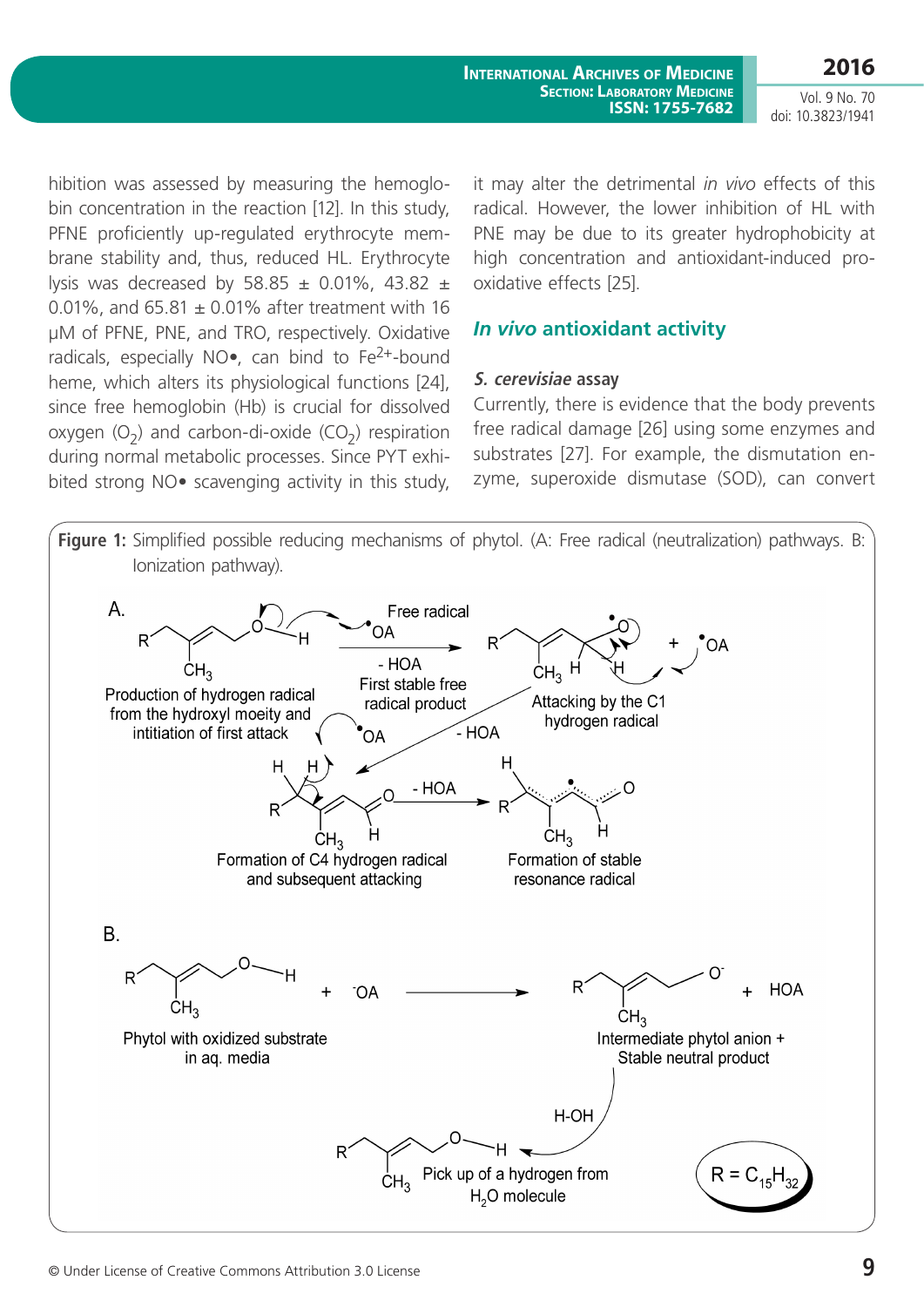$O_2$ • into ordinary oxygen  $(O_2)$  or  $H_2O_2$ . On the other hand, the catalase (CAT) enzyme, which is ubiquitous in most living organisms, is responsible for converting  $H_2O_2$  to water ( $H_2O$ ) and oxygen  $(O<sub>2</sub>)$  [28]. These two enzymes are essential for the neutralization of ROS and keeping cells free from oxidative stress-mediated damage [29]. *S. cerevisiae* have antioxidant compounds in the cytoplasm, mitochondria, and on the entire surface of the cell [30]. In addition, one of its cell wall structural polymers (1-3), (1-6)-b-D-glucan) has antioxidant [31] and immunomodulatory activities [32]. Therefore, this organism can be used to measure the antioxidant action of a wide variety of organic and inorganic substances. In addition, this eukaryotic model allows for the investigation of the effects of antioxidants at the cellular level and is, thus, an attractive alternative to mammalian cell lines. Based on colony formation tests performed by Bakkali et al. [25], certain EOs are cytotoxic to *S. cerevisiae*, mainly in the stationary growth phase. However, it depends on the state of cell growth as the cells in vegetative stage are much more sensitive due to high penetration power of EOs more efficiently at the budding sites. EOs containing phenolic, aldehyde, and alcoholic OH are cytotoxic in nature [33] and they may act against fungi [34].

### **Study-based conclusive talks**

The use of PYT in aqueous dispersions requires a powerful solubilizing strategy, such as O/W nanoemulsion. Previous studies have reported the efficacy of loading insoluble terpenes into nanoemulsions and the increased stability of these mixtures [35]. In addition, an antioxidant synergy formulation (ASF) containing delta, alpha, and gamma tocopherol loaded into nanoemulsions decreased inflammation in *CD-1* mice, which was attributed to the increased bioavailability of gamma (2.2 folds) and delta (2.4 folds) tocopherol when compared to pure compounds [36]. The antioxidant activity of the anticancer compound quercetin was also increased when loaded into nanoemulsions, as measured as a function of prophylactic antitumor efficacy against DMBA-induced breast tumors [37]. It was also shown to combat doxorubicin- and cyclosporin A-induced cardiotoxicity and nephrotoxicity [38].

EOs are known for their antioxidant and cytotoxic, rather than mutagenic, activities. At low concentrations, antioxidants cannot penetrate the mitochondrial membrane and, thus, may retain antioxidant, rather than cytotoxic or prooxidant, activities. Low concentrations of retinol and tocopherol exhibit antioxidant and antimutagenic activities, whereas, at high concentration, they are genotoxic [39]. Therefore, both the concentration of the antioxidant and the integrity of the mitochondrial membrane are keys for the antioxidant and cytotoxic activities of the EOs.

Based on the results shown in **Table 4**, it is clear that PFNE had oxidative activities in Sod1∆Sod2∆ at all tested doses, but the inhibition zones (7.00- 11.00 mm) were lower than those seen for the STR (25.25 mm). The PFNE also exhibited an oxidative effect in the SOD-WT and Sod1∆ strains at 16 µM. Survival of the rest of the strains was significantly  $(p < 0.05)$  increased with the treated doses, where PFNE produced a statistical difference ( $p < 0.05$ ) of 2  $\mu$ M with 16  $\mu$ M in SOD-WT, 2  $\mu$ M and 4  $\mu$ M with 16 µM in Sod1∆, 2 µM with 4 µM, 8 µM and 16 µM in Sod2∆ and 2 µM with 16 µM in Cat1∆ strains, respectively.

**Table 5** shows that 2-16 µM PNE had an oxidative effect on the Sod1∆Sod2∆ and Sod1∆Cat1∆ strains, and 4-16 µM PNE had an effect in the Cat1∆ strain, but the inhibition zones were smaller when compared to STR. Only the 2 µM dose had an antioxidative effect in Cat1∆ when compared to STR. In this case, 16 µM PNE also had oxidative activity in the SOD-WT strain. However, there was increased survival rates in the rest of the strains tested. The data presented here suggest no statistical difference between the doses of PNE tested. On the other hand, there was a difference in the results for PFNE and PNE treatments for the Cat1∆ and Sod1∆Cat1∆ strains. PFNE increased survival rates significantly (p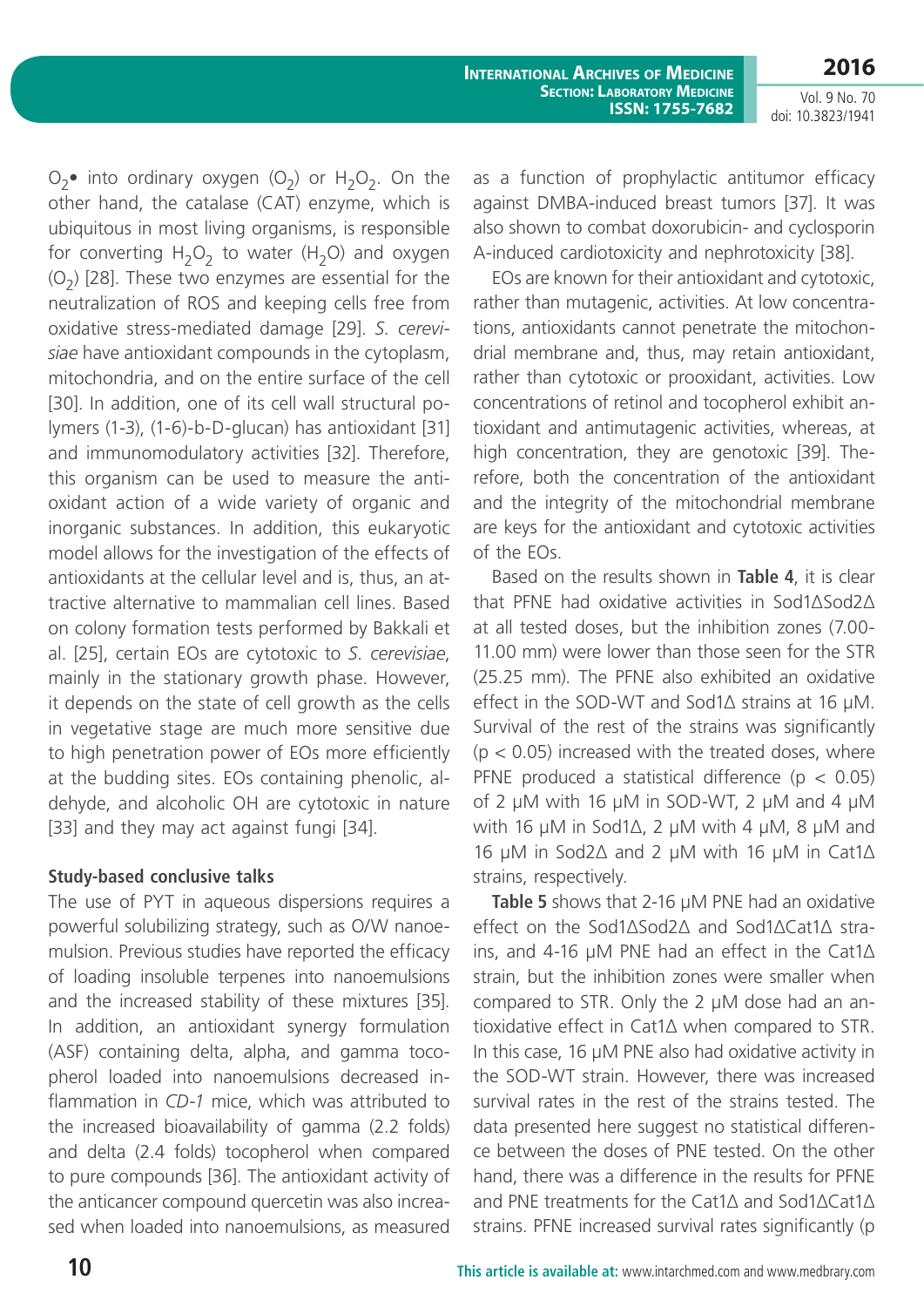| <b>Parameters</b>    | Inhibition zones in millimeters in test strains |                               |                               |                               |                               |                               |  |  |  |  |
|----------------------|-------------------------------------------------|-------------------------------|-------------------------------|-------------------------------|-------------------------------|-------------------------------|--|--|--|--|
|                      | SOD-WT                                          | Sod1 $\Delta$                 | Sod $2\Delta$                 | $Cat1\Delta$                  | Sod1∆Sod2∆                    | Sod1∆Cat1∆                    |  |  |  |  |
| $NC(10 \mu L)$       | $5.00 \pm 1.24$                                 | $5.50 \pm 1.04$               | $6.25 \pm 0.73$               | $6.75 \pm 0.85$               | $0.50 \pm 0.33$               | $0.25 \pm 0.29$               |  |  |  |  |
| STR (10 mM)          | $20.25 \pm 0.29$ <sup>a</sup>                   | $24.50 \pm 1.94$ <sup>a</sup> | $24.00 \pm 0.67$ <sup>a</sup> | $24.00 \pm 2.73$ <sup>a</sup> | $25.25 \pm 3.57^a$            | $12.75 \pm 0.73$ <sup>a</sup> |  |  |  |  |
| <b>Nullified STR</b> |                                                 |                               |                               |                               |                               |                               |  |  |  |  |
| $16 \, (\mu M)$      | $7.75 \pm 1.52a$                                | $10.75 \pm 0.48$ <sup>a</sup> | $10.25 \pm 0.55$              | $10.75 \pm 0.86$              | $11.00 \pm 0.47$ <sup>a</sup> | $8.75 \pm 0.99$               |  |  |  |  |
| $8(\mu M)$           | $6.50 \pm 2.03$                                 | $9.75 \pm 0.48$               | $9.75 \pm 0.87$               | $9.25 \pm 0.76$               | $8.75 \pm 1.37$ <sup>a</sup>  | $7.75 \pm 1.19$               |  |  |  |  |
| $4 \text{ (µM)}$     | $7.50 \pm 0.58$                                 | $9.25 \pm 0.63$               | $9.25 \pm 1.09$               | $8.00 \pm 0.56$               | $8.75 \pm 1.37$ <sup>a</sup>  | $7.00 \pm 0.82$               |  |  |  |  |
| $2(\mu M)$           | $5.00 \pm 0.67$                                 | $8.50 \pm 0.29$               | $8.50 \pm 0.75$               | $7.50 \pm 0.74$               | $8.50 \pm 1.00$ <sup>a</sup>  | $5.50 \pm 0.75$               |  |  |  |  |
| PFNE+STR             |                                                 |                               |                               |                               |                               |                               |  |  |  |  |
| $16 \, (\mu M)$      | $10.25 \pm 0.29$ <sup>a</sup>                   | $13.25 \pm 1.89$ <sup>a</sup> | $7.75 \pm 1.73^b$             | $6.50 \pm 1.89^b$             | $8.50 \pm 1.00$ <sup>a</sup>  | $8.75 \pm 0.99^b$             |  |  |  |  |
| $8(\mu M)$           | $9.50 \pm 0.33^{b}$                             | $7.00 \pm 1.68$ <sup>b</sup>  | $8.25 \pm 0.85^b$             | $5.00 \pm 1.58^{b}$           | $7.00 \pm 0.82$ <sup>a</sup>  | $7.75 \pm 1.19^b$             |  |  |  |  |
| $4 \text{ (µM)}$     | $9.50 \pm 1.00^{\rm b}$                         | $5.50 \pm 0.87^{b,c}$         | $7.50 \pm 1.38^{b}$           | $7.50 \pm 1.29^b$             | $9.00 \pm 1.25$ <sup>a</sup>  | $7.00 \pm 0.82^b$             |  |  |  |  |
| $2(\mu M)$           | $8.25 \pm 0.73^{b,c}$                           | $5.25 \pm 0.75^{b,c}$         | $4.25 \pm 0.73$ b,c,d,e       | $3.75 \pm 0.46^{b,c}$         | $8.75 \pm 1.28$ <sup>a</sup>  | $5.50 \pm 0.75^{\circ}$       |  |  |  |  |

Table 4. IC<sub>50</sub> of antioxidant potential of PYT and standard (trolox).

 $a_p$  < 0.05 compared to NC (0.05% tween 80 in 0.9% NaCl);  $b_p$  < 0.05 compared to STR (H2O2);  $c_p$  < 0.05 compared to PFNE 14.16 µM;  $d_p < 0.05$  compared to PFNE 7.08 µM;  $e_p < 0.05$  compared to PFNE 4.72 µM (one-way ANOVA followed by Bonferoni's test within 95% confidence interval); values are the mean  $\pm$  SD (n = 4).

| <b>Parameters</b>                                                                                                                              | Inhibition zones in millimeters in test strains |                         |                               |                               |                               |                               |  |  |  |  |
|------------------------------------------------------------------------------------------------------------------------------------------------|-------------------------------------------------|-------------------------|-------------------------------|-------------------------------|-------------------------------|-------------------------------|--|--|--|--|
|                                                                                                                                                | SOD-WT                                          | Sod1 $\Delta$           | Sod $2\Delta$                 | $Cat1\Delta$                  | Sod1∆Sod2∆                    | Sod1∆Cat1∆                    |  |  |  |  |
| $NC(10 \mu L)$                                                                                                                                 | $5.00 \pm 1.24$                                 | $5.50 \pm 1.04$         | $6.25 \pm 0.73$               | $6.75 \pm 0.85$               | $0.50 \pm 0.33$               | $0.25 \pm 0.29$               |  |  |  |  |
| STR (10 mM)                                                                                                                                    | $20.25 \pm 0.29$ <sup>a</sup>                   | $24.50 \pm 1.94a$       | $24.00 \pm 0.67$ <sup>a</sup> | $24.00 \pm 2.73$ <sup>a</sup> | $25.25 \pm 3.57^a$            | $12.75 \pm 0.73$ <sup>a</sup> |  |  |  |  |
| <b>Nullified STR</b>                                                                                                                           |                                                 |                         |                               |                               |                               |                               |  |  |  |  |
| $16 \, (\mu M)$                                                                                                                                | $9.25 \pm 0.87$ <sup>a</sup>                    | $10.00 \pm 0.82$        | $8.75 \pm 1.09$               | $8.25 \pm 1.19^a$             | $10.25 \pm 0.67$ <sup>a</sup> | $9.50 \pm 1.11^a$             |  |  |  |  |
| $8(\mu M)$                                                                                                                                     | $8.75 \pm 0.87$                                 | $8.50 \pm 1.11$         | $9.25 \pm 0.55$               | $8.75 \pm 0.55^a$             | $9.50 \pm 0.75$ <sup>a</sup>  | $9.25 \pm 0.87$ <sup>a</sup>  |  |  |  |  |
| $4 \text{ (µM)}$                                                                                                                               | $8.25 \pm 0.55$                                 | $7.00 \pm 0.82$         | $7.50 \pm 1.00$               | $8.25 \pm 0.55$ <sup>a</sup>  | $8.00 \pm 0.47$ <sup>a</sup>  | $8.25 \pm 0.87$ <sup>a</sup>  |  |  |  |  |
| $2(\mu M)$                                                                                                                                     | $6.50 \pm 0.75$                                 | $6.25 \pm 0.55$         | $6.25 \pm 0.55$               | $6.50 \pm 0.58$ <sup>a</sup>  | $6.25 \pm 0.55$ <sup>a</sup>  | $7.00 \pm 0.82$ <sup>a</sup>  |  |  |  |  |
| PNE+STR                                                                                                                                        |                                                 |                         |                               |                               |                               |                               |  |  |  |  |
| $16 \, (\mu M)$                                                                                                                                | $9.75 \pm 0.85$ <sup>a</sup>                    | $6.25 \pm 0.55^{\circ}$ | $7.75 \pm 1.52^b$             | $6.75 \pm 1.79$ <sup>a</sup>  | $8.25 \pm 0.99$ <sup>a</sup>  | $7.75 \pm 1.78$ <sup>a</sup>  |  |  |  |  |
| $8(\mu M)$                                                                                                                                     | $7.00 \pm 1.70^b$                               | $8.25 \pm 1.28^{b}$     | $8.00 \pm 1.25^{\rm b}$       | $6.00 \pm 1.83$ <sup>a</sup>  | $9.00 \pm 0.94$ <sup>a</sup>  | $8.50 \pm 1.38$ <sup>a</sup>  |  |  |  |  |
| $4 \text{ (µM)}$                                                                                                                               | $8.00 \pm 0.47^b$                               | $7.50 \pm 1.53^b$       | $8.25 \pm 1.59^{b}$           | $8.25 \pm 0.98$ <sup>a</sup>  | $6.25 \pm 0.29$ <sup>a</sup>  | $7.75 \pm 0.73$ <sup>a</sup>  |  |  |  |  |
| $2(\mu M)$                                                                                                                                     | $5.50 \pm 0.33^{b}$                             | $6.00 \pm 1.06^b$       | $5.50 \pm 0.75^{\circ}$       | $5.00 \pm 0.82^b$             | $6.00 \pm 0.67$ <sup>a</sup>  | $6.00 \pm 1.06^a$             |  |  |  |  |
| $\frac{1}{2}$ / OF compared to NC/0 OEN tweep 80 in 0.00 NoCh be $\geq$ 0.05 compared to CTD/U O ) (and way ANOVA followed by Daptaropi's test |                                                 |                         |                               |                               |                               |                               |  |  |  |  |

**Table 5.** Inhibition zones of PNE, NC and STR in proficient and mutant *S. cerevisiae* strains.

<code><u.u</code>5 compared to NC (U.U5% tween 80 in 0.9% NaCl); "p  $<$  0.05 compared to STR (H<sub>2</sub>O<sub>2</sub>) (one-way ANOVA followed by Bonferoni's test within 95% confidence interval); values are the mean  $\pm$  SD (n = 4).

< 0.05), but PNE exhibited oxidative effects at all of the doses tested, except 2 µM. There may be an effect of the vehicle in which the PYT nanoparticles were emulsified. However, the data presented in both **Tables 4** and **5** suggest lower zones of inhibition for both formulations, which were lower than the STR-treated group. The data shown in Tables 3 and 4 reveal that both PYT formulations effectively protected all *S. cerevisiae* strains tested, thus demonstrating the antioxidant defense capacities of PFNE and PNE.

However, in the without-STR (nullified) treated groups and groups co-treated with 16 µM of PFNE/ PNE, the zones of inhibitions were slightly larger than for the other co-treated doses. There may be a hyperoxy effect; which was eventually minimized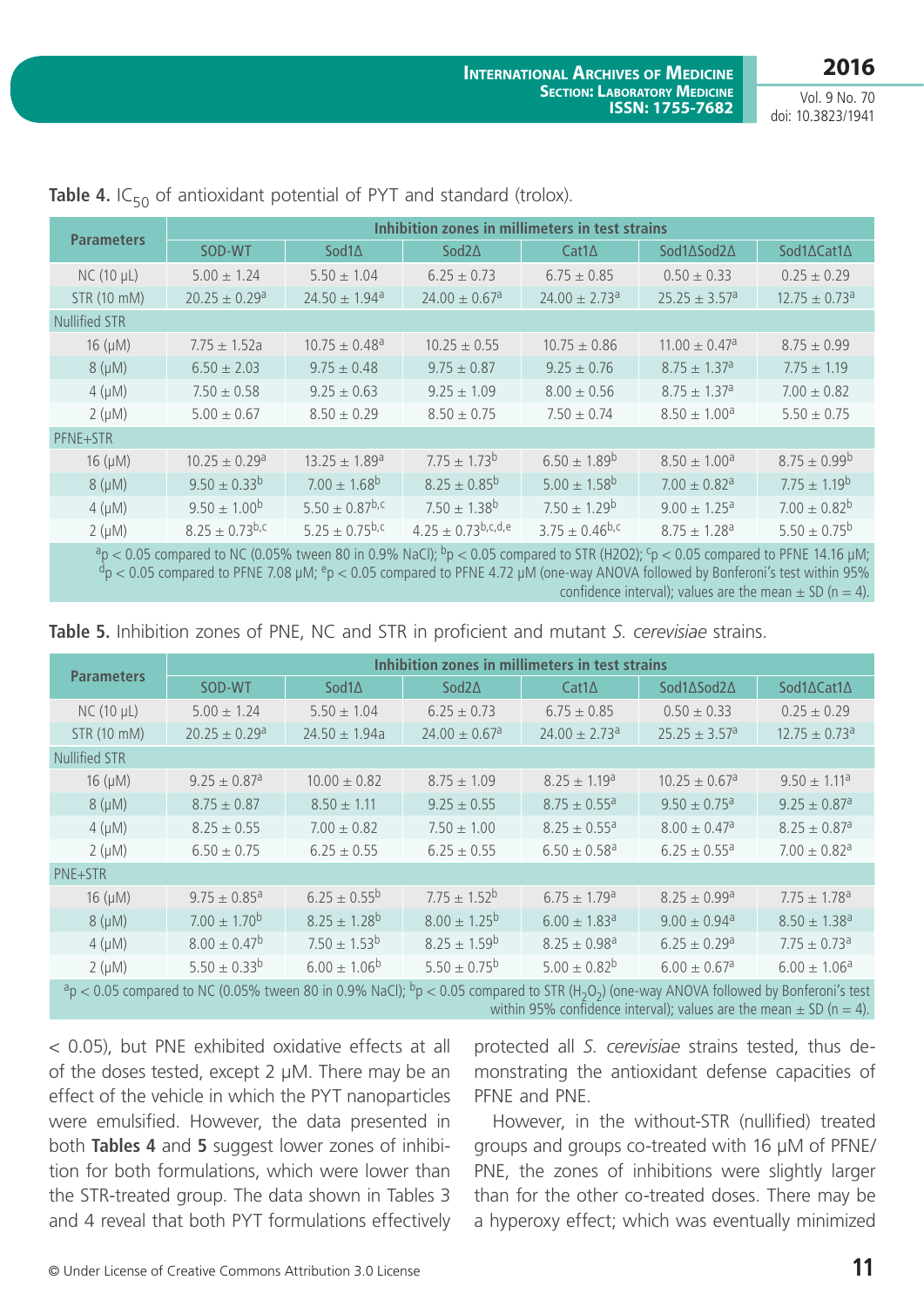**2016**

Vol. 9 No. 70 doi: 10.3823/1941

after the application of STR encountered activity of both the PFNE and PNE. In the *in vitro* •OH scavenging test **(Table 2)**, PYT significantly ( $p < 0.05$ ) augmented •OH scavenging potential, thus the STR in this case produces OH radicals that may encounter PYT (PFNE/PNE). While the defense increased with decreasing doses of PFNE and PNE, the activity was significant ( $p < 0.05$ ) when compared to the NC and STR-treated groups.

It is clear that, like other aerobes, *S. cerevisiae*  has a number of antioxidant defenses, such as: (i) a cytosolic copper-zinc superoxide dismutase (CuZn-SOD; Sod1) encoded by the *SOD1* gene; (ii) a mitochondrial manganese superoxide dismutase (Mn-SOD; Sod2) encoded by the *SOD2* gene; (iii) a cytosolic catalase encoded by the *CTT1* gene; and (iv) a peroxisomal catalase encoded by the *CTA1* gene. However, *S. cerevisiae* can perform both aerobic and anaerobic metabolism depending on the nature of the carbon source. Under aerobic conditions, *S. cerevisiae* produces energy mainly within its mitochondria using a process similar to that of human cells. According to Costa et al. [40], when wildtype *S. cerevisiae* is exposed to ethanol-generating superoxide ( $O_2$ •-) and  $H_2O_2$  during both diauxic and post-diauxic growth and the mitochondrial Sod mutant (Sod2∆) produces essential protection against oxidative stress. A similar study was suggested while working on L-ascorbic acid by Saffi et al. [41]. In this study, both formulations of PYT protected the cytosolic Sod1∆, mitochondrial Sod2∆, and liver Cat1∆ mutants, which may confirm the potential protection against oxidative damage by PYT.

Previous *in vivo* studies showed that 6, 12, 24, and 48 µM PYT had antioxidant activity in mice. It was also postulated to have significant  $\bullet$ OH, O<sub>2</sub> $\bullet$ , methoxy radical (root  $CH_2O$ •-), carbon-dioxide anion radical (CO<sub>2</sub>•), NO•, and DPPH• scavenging activities. There is also *ex vivo* evidence for the antioxidant effects of PYT at doses of 2, 6, 12, and 18 µM in *Swiss* mice [3].

There are compounds [42] (Nunes et al., 2014), including diterpene and carnosic acid (C<sub>2</sub>0H<sub>28</sub>O<sub>4</sub>), that have antioxidant activity due to the presence of active -OH groups [43]. There are a number of commercially used natural antioxidants, including some diterpenes- kahweol, cafestol [44], carnosic acid, and carnosol [19], and oxidation products of carnosic acid (rosmanol and isorosmanol) [45]. On the other hand, there are also numerous natural antioxidants with reactive hydroxyl (–OH) groups, including carvacrol, thymol, euginol, isoeuginol, gereniol, caffeic acid, p-cumaric acid, terpein-4-ol, alpha-terpenol, limonen, and p-cymene [46].

PYT is a phenolic EO containing an OH group at its C1 position, which is of interest for its antioxidant activity. In addition, an increased number of OH groups may increase the polarity of diterpenes. Recently, aldehyde, oxime, and ethyl bromocrotonyl derivatives of PYT have been shown to have 2, 4, and 6.5 folds more potent antitubercular activities, respectively [47], thus featuring a better pharmacological profile with synthetic products of PYT.

Plant-based antioxidants (natural) have recently gained popularity due to their role as dietary supplements with minimal side effects. There is no doubt that earlier researches done on PYT are demonstrating its potential antioxidant capacity. Our study is also connecting the earlier reports on this diterpene. Both pure phytol (PFNE) and phytol-loaded nanoemulsions (PNE) in this study exhibited potent antioxidant activities in *in vitro*, *ex vivo*, and *in vivo*  assays. In addition, the application of PNE as an innovative nanocarrier with a considerable soluble fraction of the studied terpene in chemical, food, and pharmaceutical industries have been well demonstrated. Nevertheless, earlier information about antioxidant potentials of PYT regarding its antiradical capacity is available for researchers. Results emerging from this study will substantially improve the advances in further non-clinical and clinical settings for a wide range of illnesses related to oxidative stress. Furthermore, PYT in nanopreparation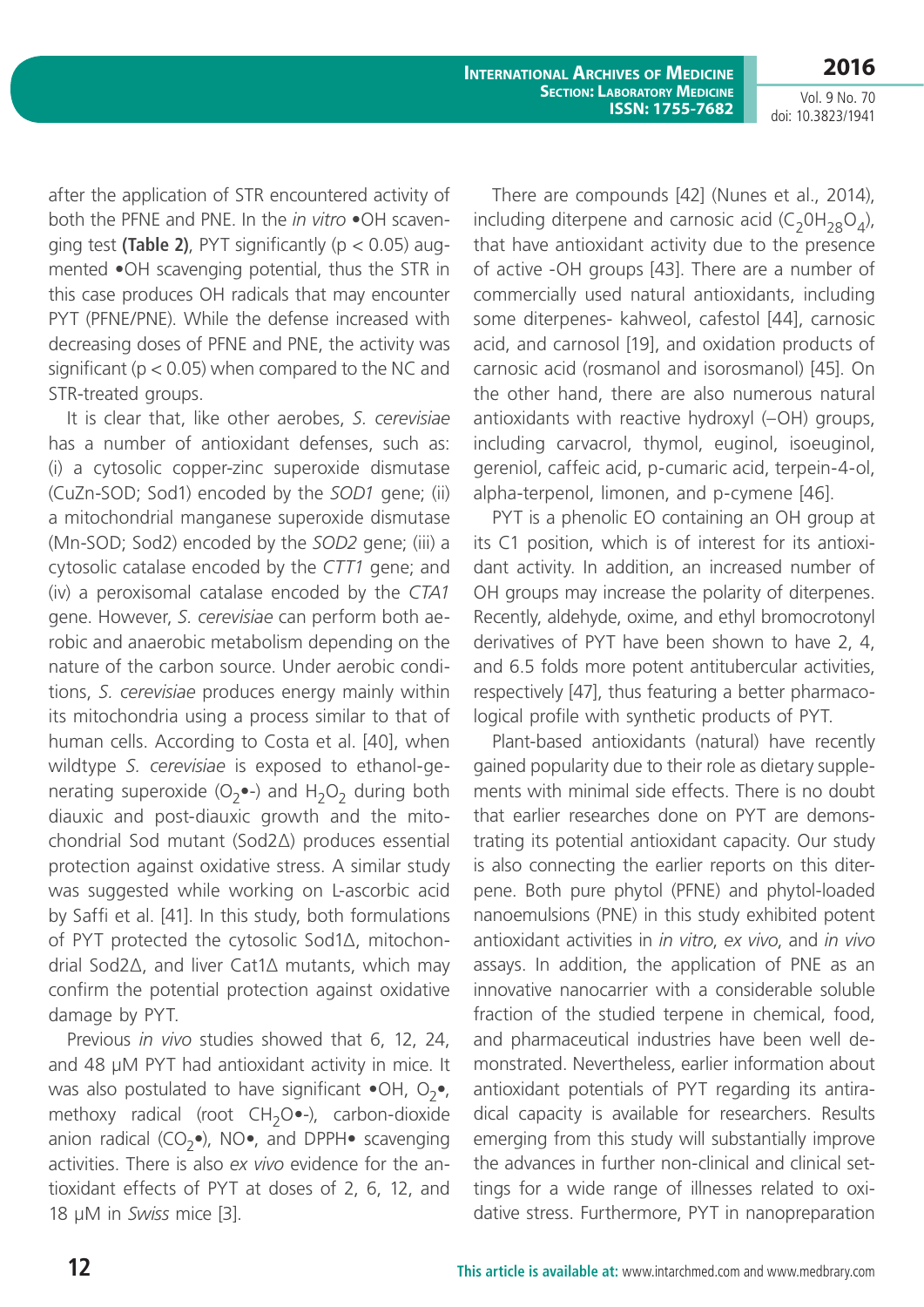**2016**

(PNE) exhibited better antioxidant activities than its free form (PFNE), which may suggest that emulsion preparation is possible by taking into pharmaceuticals consideration.

# **Abbreviations**

AAPH: 2,2'-azobis(2-methylpropionamidine) dihydrochloride; ABTS: azino-bis-ethylbenzthiazolinesulfonic acid; CAT/Cat: catalase; DPPH: 1,1-diphenyl-2-picryl-hydrazyl; HL: hemolysis inhibition; LP: lipid peroxidation; MDA: malonyl aldehyde; NO: nitric oxide; RNS: reactive nitrogen species; OH: hydroxyl; OS: organoselenium; PBS: phosphate buffer saline; PFNE: phytol free with nano-emulsion; PNE: phytol in nano-emulsion; PYT: phytol; RBC: red blood corpuscle; ROS: reactive oxygen species; RP: reduction potential; SOD/Sod: superoxide dismutase; SOD-WT: superoxide dismutase-wild type; STR: stressor; TBA: thiobarbituric acid; TBARS: thiobarbituric acid; TRO: 6-hydroxy-2, 5, 7, 8-tetramethylchroman-2-carboxylic acid; YEPD: yeast extract-peptone-dextrose media.

# **Acknowledgement**

We are really very much thankful to Northest Biotechnology Network RENORBIO for funding this project. We also owe to the Nucleus Pharmaceutical Technology (NTF), at Federal University of Piaui, (Teresina, Brazil) to provide laboratory facilities to conduct this study.

# **Ethical statement**

This study is conducted under a doctoral project approved by the Ethics Committee of Federal University of Piaui (UFPI), Brazil (#109/14)..

# **Conflict of interest**

We do declare that we have no conflict of interest.

# **References**

- **1.** S. Jose, P. Jayesh, A. Mohandas, R. Philip, I. S. Bright Singh. Application of primary haemocyte culture of Penaeus monodon in the assessment of cytotoxicity and genotoxicity of heavy metals and pesticides. Marine Environmental Research 2011; 71: 169-177.
- **2.** L. Risom, P. Møller, S. Loft. Oxidative stress-induced DNA damage by particulate air pollution. Mutation Research 2005; 592: 119-137.
- **3.** M. T. Islam, M. V. O. B. Alencar, K. C. Machado, K. C. Machado, A. A. C. Melo-Cavalcante, D. P. Sousa, R. M. Freitas. Phytol in a pharma-medico-stance. Chemico-Biological Interactions 2015; 240: 60-73.
- **4.** J. M. M. Andrade, D. Fasolo. Polyphenol Antioxidants from Natural Sources and Contribution to Health Promotion. Chapter 20, Polyphenols in Human Health Disease 2014; 1: 253-265.
- **5.** F. Ostertag, J. Weiss, D. J. McClements. Low-energy formation of edible nanoemulsions: Factors influencing droplet size produced by emulsion phase inversion. Journal of Colloid Interface Science 2012; 388: 95-102.
- **6.** L. Manzocco, M. Anese, M. C. Nicoli. Antioxidant properties of tea extracts as affected by processing. Lebens-mittel-Wissenschaft Und-Technology 1998; 31: 694-698.
- **7.** N. P. Seeram, S. M. Henning, R. Lee, Y. Niu, H. S. Scheuller, D. Heber. Catechin and caffeine contents of green tea dietary supplements and correlation with antioxidant activity. Journal of Agricultural and Food Chemistry 2006; 54: 1599-1603.
- **8.** R. J. Ruch, S. J. Cheng, J. E. Klaunig. Prevention of cytotoxicity and inhibition of intercellular communication by antioxidant catechins isolated from Chinese green tea. Carcinogens 1989; 10: 1003-1008.
- **9.** I. Marcocci, J. J. Marguire, M. T. Droy-lefaiz, L. Packer. The nitric oxide scavenging properties of Ginkgo biloba extract. Biochemical and Biophysical Research Communications 1994; 201: 748-755.
- **10.** H. Esterbauer, K. H. Cheeseman. Determination of aldehydic lipid peroxidation products: Malonaldehyde and 4-hydroxynonenal. Methods in Enzymology 1990; 186: 407-421.
- **11.** 11 M. Oyaizu. Studies on products of browning reactions: antioxidant activities of products of browning reaction prepared from glucosamine. Journal of Nutrition 1986; 44: 307-315.
- **12.** T. K. Girish, P. Vasudevaraju, U. J. S. Prasada Rao. Protection of DNA and erythrocytes from free radical induced oxidative damage by black gram (Vigna mungo L.) husk extract. Food and Chemical Toxicology 2012; 50: 1690-1696.
- **13.** V. Fragoso, N. C. Nascimento, D. J. Moura, A. C. R. Silva, M. F. Richter, J. Saffi. Antioxidant and antimutagenic properties of the monoterpene indole alkaloid psychollatine and the crude foliar extract of Psychotria umbellata Vell. Toxicology *in Vitro* 2008; 22: 559-566.
- **14.** A. Amani, P. York, H. Chrystyn, B. J. Clark, D. Q. Do. Determination of factors controlling the particle size in nanoemulsions using Artificial Neural Networks. European Journal of Pharmaceutical Sciences 2008; 35: 42-51.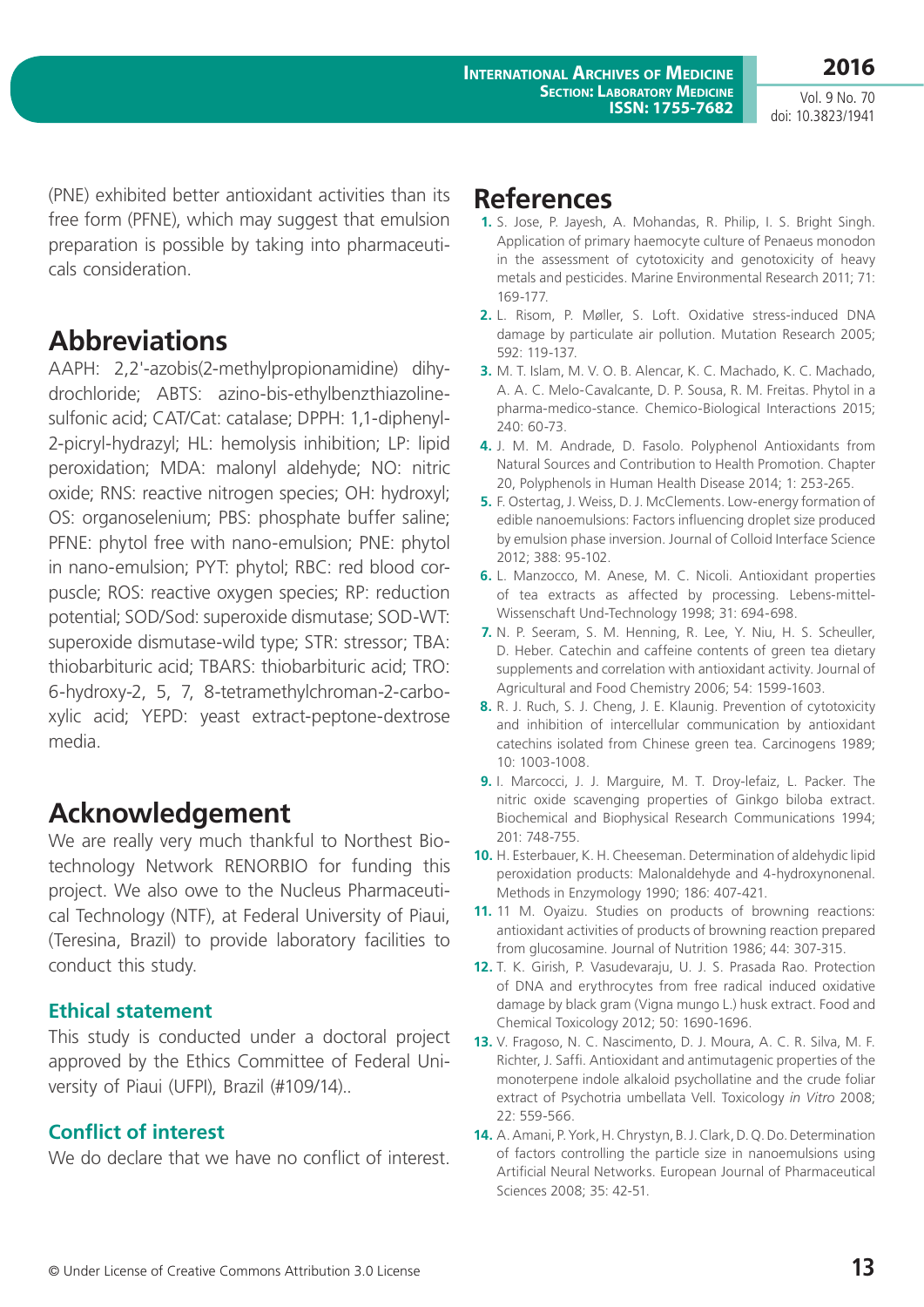- **15.** A. H. Saberi, Y. Fang, D. J. McClements. Effect of glycerol on formation, stability, and properties of vitamin-E enriched nanoemulsions produced using spontaneous emulsification. Journal of Colloid Interface Science 2013; 411: 105–113
- **16.** T. P. Formariz, L. A. Chiavacci, M. V. Scarpa, A. A. Silva-Júnior, E. S. T. Egito, C. H. B. Terrugi, C. M. Franzini, V. H. V. Sarmento, A. G. Oliveira. Structure and viscoelastic behavior of pharmaceutical biocompatible anionic microemulsions containing the antitumoral drug compound doxorubicin. Colloids Surfaces B: Biointerfaces 2010; 77: 47-53.
- **17.** K. C. Pestana, T. P. Formariz, C. M. Franzini, V. H. V. Sarmento, L. A. Chiavacci, M. V. Scarpa, E. S. T. Egito, A. G. Oliveira. Oilin-water lecithin-based microemulsions as a potential delivery system for amphotericin B. Colloids Surfaces B: Biointerfaces 2008; 66: 253-259.
- **18.** B. H. Neo, S. Kandhi, M. Ahmad, M. S. Wolin. Redox regulation of guanylate cyclase and protein kinase G in vascular responses to hypoxia. Respiratory Physiology & Neurobiology 2010; 174: 259-264.
- **19.** M. Antolovich, P. D. Prenzler, E. Patsalides, S. McDonald, K. Robards. Methods for testing antioxidant activity. Analyst 2002; 127: 183-198.
- **20.** M. N. Alam, N. J. Bristi, M. Rafiquzzaman. Review on *in vivo*  and *in vitro* methods evaluation of antioxidant activity. Saudi Pharmaceutical Journal 2003; 21: 143-152.
- **21.** A. Carr, M. R. McCall, B. Frei. Oxidation of LDL by myeloperoxidase and reactive nitrogen species-reaction pathways and antioxidant protection. Arteriosclerosis, Thrombosis, and Vascular Biology 2000; 20: 1716-1723.
- **22.** M. Dirlik, A. Karahan, H. Canbaz, M. Caglikulekci, A. Polat, L. Tamer, S. Aydin. Effects of sulfasalazine on lipid peroxidation and histologic liver damage in a rat model of obstructive jaundice and obstructive jaundice with lipopolysaccharideinduced sepsis. Current Therapeutic Research (CTR) 2009; 70: 299-315.
- **23.** G. K. Jayaprakash, R. P. Singh, K. K. Sakariah. Antioxidant activity of grape seed extracts on peroxidation models in-vitro. Journal of Agricultural and Food Chemistry 2001; 55: 1018-1022.
- **24.** S. Archer. Measurement of nitric-oxide in biological models. FASEB Journal 1993; 7: 349-360.
- **25.** F. Bakkali, S. Averbeck, D. Averbeck, M. Idaomar. Biological effects of essential oils – A review. Food and Chemical Toxicology 2008; 46: 446-475.
- **26.** M. Valko, D. Leibfritz, J. Moncol, M. T. Cronin, M. Mazur, J. Telser. Free radicals and antioxidants in normal physiological functions and human disease. The International Journal of Biochemistry and Cell Biology 2007; 39: 44-84.
- **27.** S. Munné-Bosch, M. Mueller, K. Schwarz, L. Alegre. Diterpenes and antioxidative protection in drought-stressed Salvia officinalis plants. Journal of Plant Physiology 2001; 158: 1431-1437.
- **28.** P. Chelikani, I. Fita, P. C. Loewen. Diversity of structures and properties among catalases. Cellulular and Molecular Life Science 2004; 61: 192-208.
- **29.** T. J. A. S. Andrade, B. Q. Araújo, A. M. G. L. Citó, da Silva, J. Saffi, M. F. Richter, A. B. F. Ferraz. Antioxidant properties and chemical composition of technical Cashew Nut Shell Liquid (Tcnsl). Food Chemistry 2011; 126: 1044-1048
- **30.** R. Pinheiro, I. Belo, M. Mota. Oxidative stress response of Kluyveromyces marxianus to hydrogen peroxide, paraquat and pressure. Applied Microbiology and Biotechnology 2002; 58: 842-847.
- **31.** G. Kogan, A. Stasko, K. Bauerova, M. Polovka, L. Soltes, V. Brezova, et al. Antioxidant properties of yeast (1-3)-b-D-glucan studied by electron paramagnetic resonance spectrometry and its activity in the adjuvant arthritis. Carbohydrate Polymers 2005; 61: 18-28.
- **32.** J. Li, D. F. Li, J. J. Xing, Z. B. Cheng, C. H. Lai. Effects of bglucan extracted from *Saccharomyces cerevisiae* on growth performance, and immunological and somatotropic responses of pigs challenged with Escherichia coli lipopolysaccharide. Journal of Animal Science 2006; 84: 2374-2381.
- **33.** G. Sacchetti, S. Maietti, M. Muzzoli, M. Scaglianti, S. Manfredini, M. Radice, R. Bruni. Comparative evaluation of 11 essential oils of different origin as functional antioxidants, antiradicals and antimicrobials in food. Food Chemistry 2005; 91: 621-632.
- **34.** E. M. Soylu, S. Soylu, S. Kurt. Antimicrobial activity of the essential oils of various plants against tomato late blight disease agent Phytophthora infestans. Mycopathology 2006; 161: 119- 128.
- **35.** M. Maswal, A. A. Dar. Formulation challenges in encapsulation and delivery of citral for improved food quality. Food Hydrocolloids 2014; 37: 182-195.
- **36.** F. Kuo, B. Subramanian, T. Kotyla, et al. Nanoemulsions of an anti-oxidant synergy formulation containing gamma tocopherol have enhanced bioavailability and anti-inflammatory properties. International Journal of Pharmaceutics 2008; 363: 206-213.
- **37.** A. K. Jain, K. Thanki, S. Jain. Self-nanoemulsifying formulation of quercetin: Implications of pro-oxidant activity on the anticancer efficacy. Nanomedicine: Nanotechnlogy Biology and Medicine 2014; 10: 959-969.
- **38.** S. Jain, A. K. Jain, M. Pohekar, et al. Novel self-emulsifying formulation of quercetin for improved *in vivo* antioxidant potential: Implications for drug-induced cardiotoxicity and nephrotoxicity. Free Radical Biology and Medicine 2013; 65: 117- 130.
- **39.** G. Bronzetti, M. Cini, E. Andreoli, L. Caltavuturo, M. Panunzio, C. Della Croce. Protective effects of vitamins and selenium compounds in yeast. Mutation Research 2001; 496: 105-115.
- **40.** V. Costa, M. A. Amorin, E. Reis, A. Quintanilha, P. Moradas-Ferreira. Mitochondrial superoxide dismutase is essential for ethanol tolerance of *Saccharomyces cerevisiae* in the postdiauxic phase. Microbiology 1997; 143: 1649-1656.